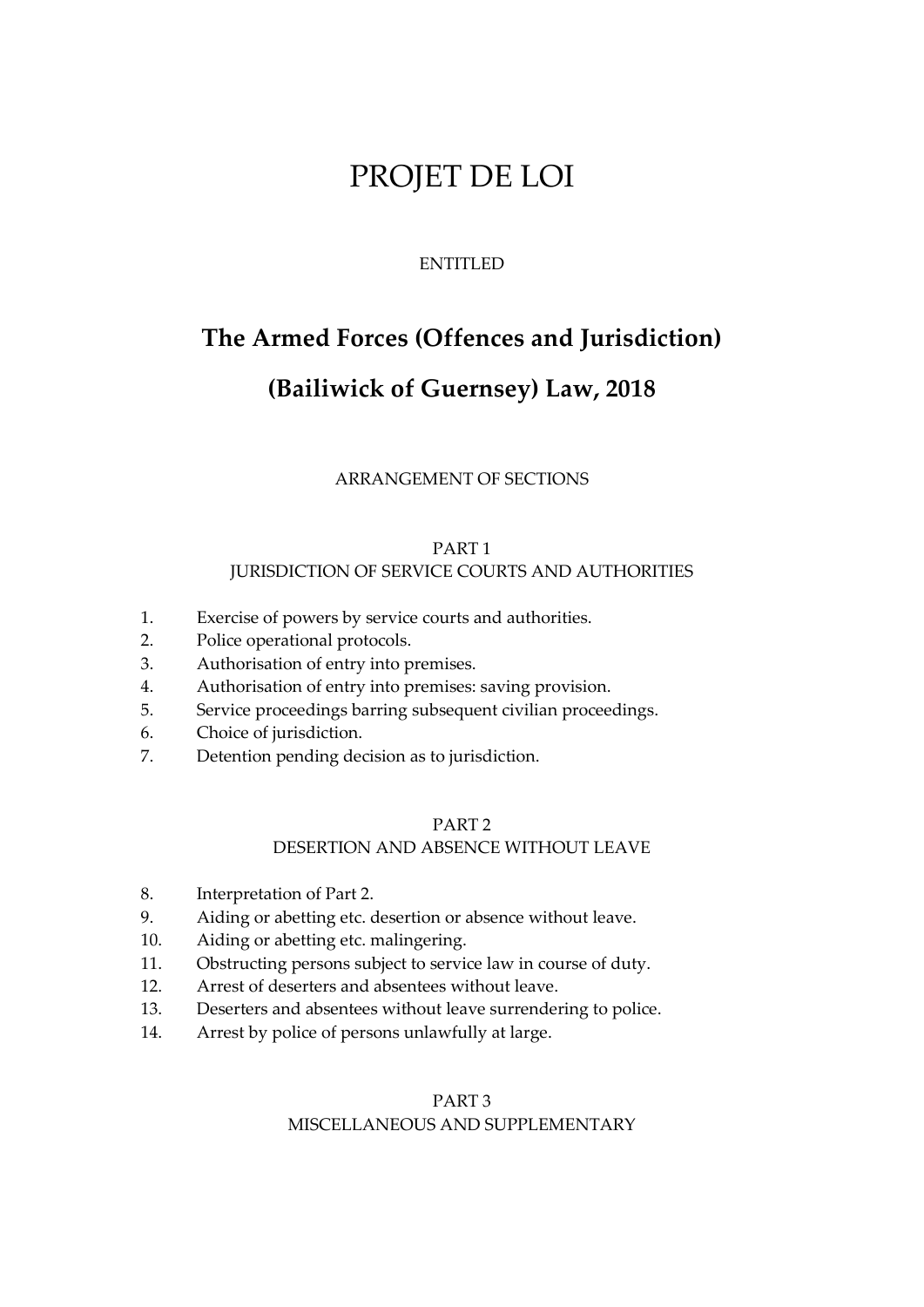- 15. Detention in prison.
- 16. Arrest by police under warrant of judge advocate.
- 17. Offence relating to enlistment.
- 18. Evidence in civilian courts.
- 19. Exemption of items used for service purposes from arrest and distraint.

## PART 4

## FINAL PROVISIONS

- 20. Power to make consequential amendments.
- 21. Interpretation.
- 22. Citation and commencement.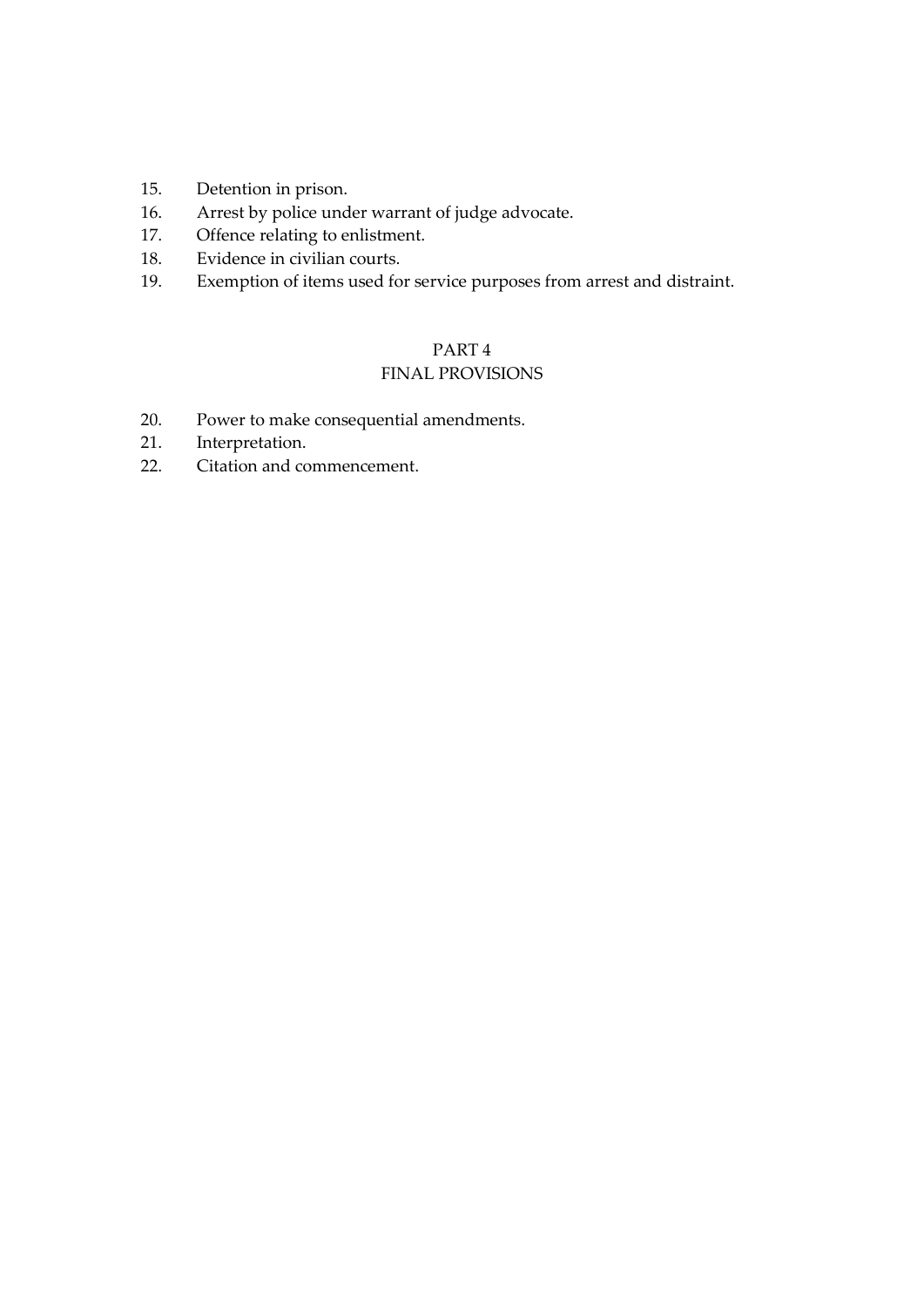## PROJET DE LOI

## ENTITLED

# **The Armed Forces (Offences and Jurisdiction) (Bailiwick of Guernsey) Law, 2018**

**THE STATES**, in pursuance of their Resolution of the 26<sup>th</sup> day of September 2013**<sup>a</sup>** , have approved the following provisions which, subject to the Sanction of Her Most Excellent Majesty in Council, shall have force of law in the Bailiwick of Guernsey.

## PART 1

## JURISDICTION OF SERVICE COURTS AND AUTHORITIES

## **Exercise of powers by service courts and authorities.**

- **1.** (1) Subject to the provisions of
	- (a) this Law, and
	- (b) any protocol entered into under section 2,

service courts and service authorities may within Guernsey exercise over persons falling within subsection (2) all the powers that are exercisable by them in the United

\_\_\_\_\_\_\_\_\_\_\_\_\_\_\_\_\_\_\_\_\_\_\_\_\_\_\_\_\_\_\_\_\_\_\_\_\_\_\_\_\_\_\_\_\_\_\_\_\_\_\_\_\_\_\_\_\_\_\_\_\_\_\_\_\_\_\_\_\_\_\_\_\_\_\_

**<sup>a</sup>** Article III of Billet d'État No. XVIII of 2013.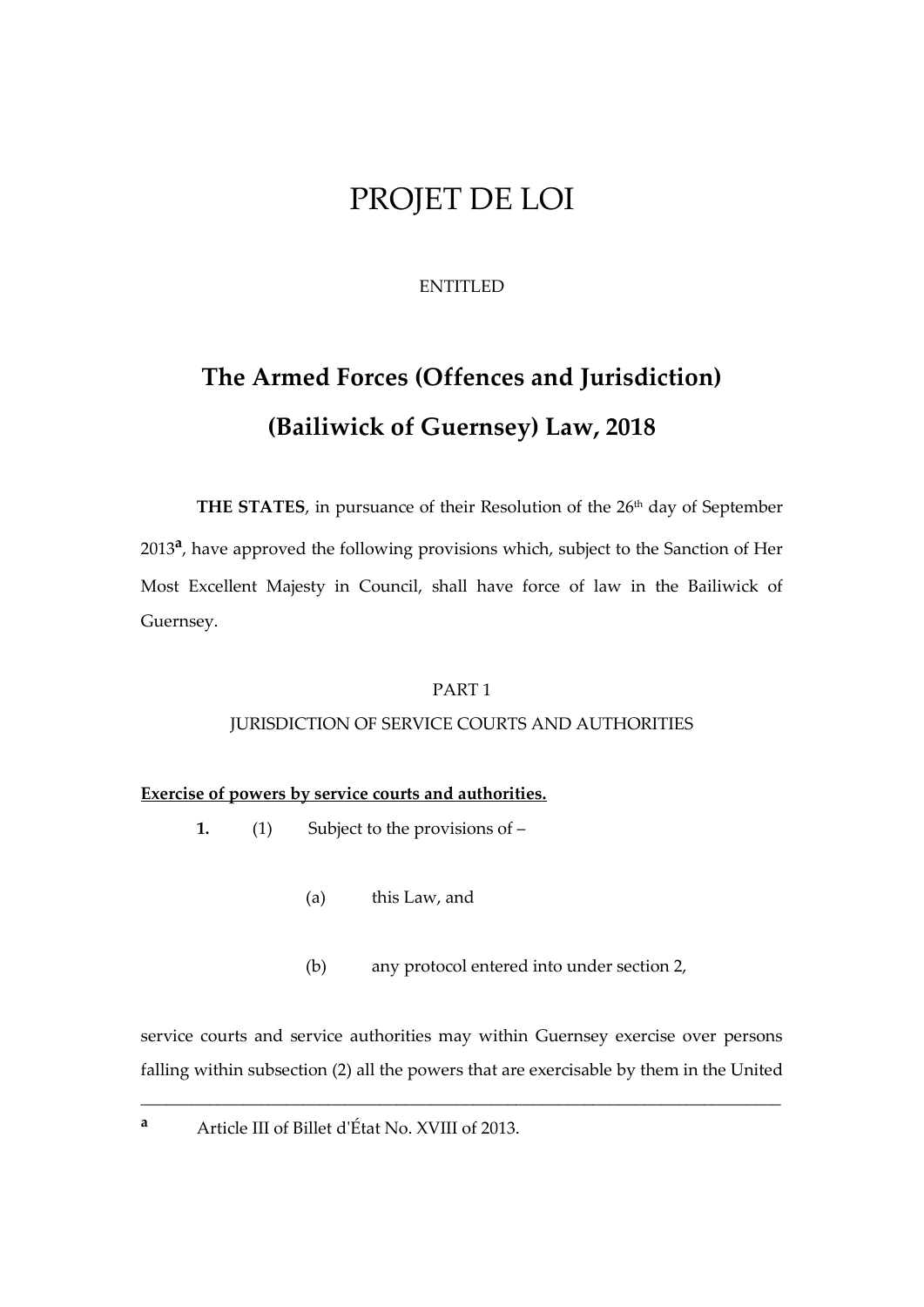Kingdom under the Armed Forces Act and the Reserve Forces Acts in relation to those persons.

- (2) A person falls within this subsection if that person
	- (a) is subject to service law,
	- (b) is a civilian subject to service discipline, or
	- (c) has ceased to be subject to service law or a civilian subject to service discipline, but may be charged with a service offence committed while he or she was so subject,

and such a person is referred to in this Law as a person subject to forces powers.

(3) Without prejudice to the generality of subsection (1), the powers that may be exercised under that subsection include any powers exercisable by service courts and service authorities under the Armed Forces Act and the Reserve Forces Acts to detain a person, in service custody or otherwise.

(4) Where any sentence has, whether within or outside Guernsey, been passed by a service court, or summarily by an officer, on a person who immediately before the passing of that sentence was subject to the jurisdiction of that court or officer in accordance with this section, then for the purposes of any proceedings in a local court –

> (a) that service court is deemed to have been properly constituted, and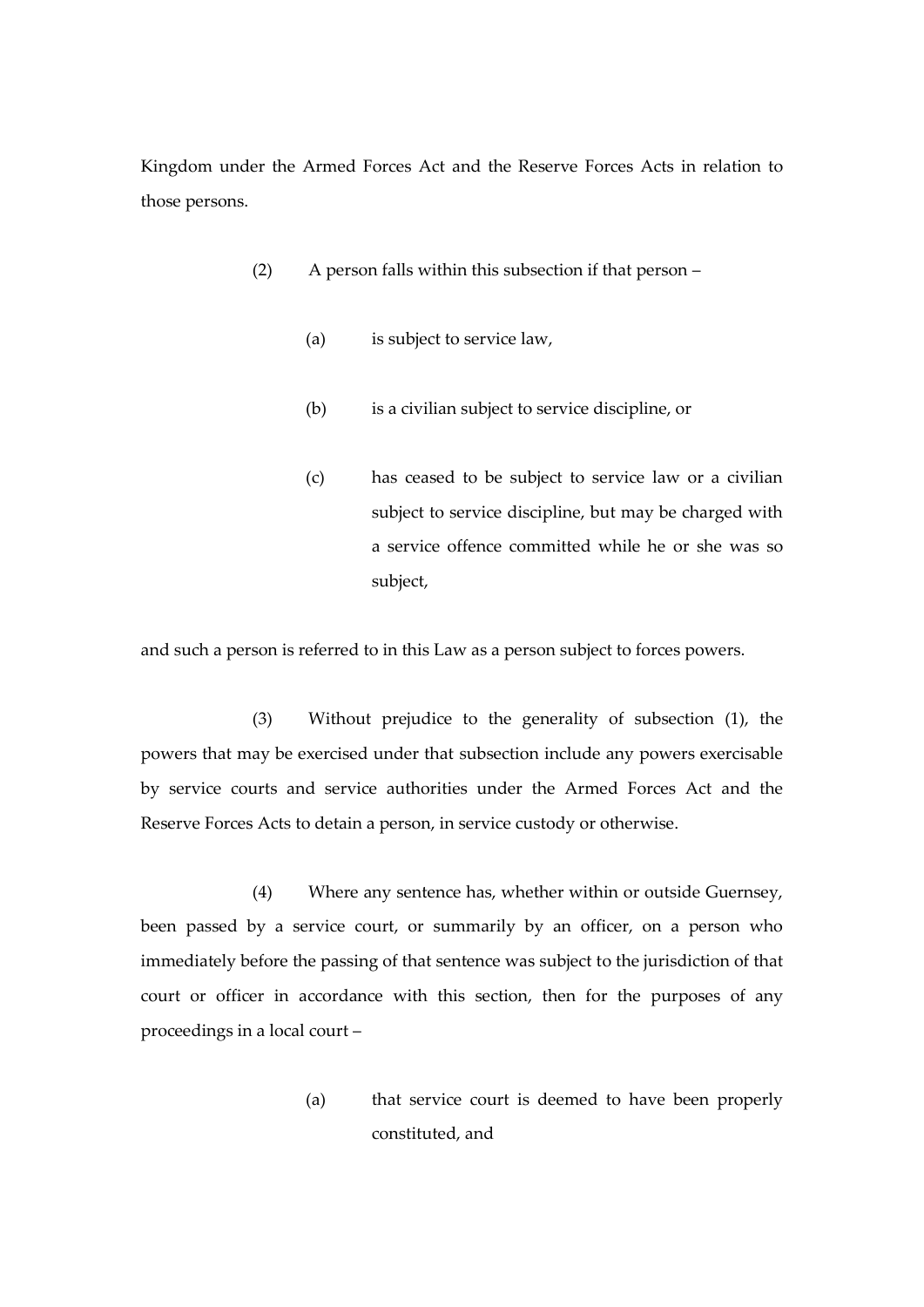(b) the sentence is deemed to be within the jurisdiction of that court or officer, as the case may be.

(5) In this section, "sentence" shall be construed in accordance with section 376 of the Armed Forces Act, and "local court" means any court sitting in Guernsey other than a service court.

#### **Police operational protocols.**

**2.** (1) For the avoidance of doubt the Chief Officer may, on behalf of the Island Police Force, enter into operational protocols with one or more of the service police forces governing the exercise in Guernsey of powers that arise under Part 3 of the Armed Forces Act (including powers that arise under regulations made under that Part), and the Police and Criminal Evidence Act (1984) (Armed Forces) Order 2009**<sup>b</sup>** .

(2) The Committee for Home Affairs may by regulations amend subsection (1) by adding to, or otherwise amending, the references to legislation contained therein.

#### **Authorisation of entry into premises.**

**3.** (1) Subject to section 4, no person may enter and search premises in exercise of powers under section 1(1) except a service policeman in accordance with the provisions of this section.

(2) A service policeman may only enter and search premises in exercise of powers under section 1(1) where –

\_\_\_\_\_\_\_\_\_\_\_\_\_\_\_\_\_\_\_\_\_\_\_\_\_\_\_\_\_\_\_\_\_\_\_\_\_\_\_\_\_\_\_\_\_\_\_\_\_\_\_\_\_\_\_\_\_\_\_\_\_\_\_\_\_\_\_\_\_\_\_\_\_\_\_

**<sup>b</sup>** United Kingdom S.I. 2009 No. 1922.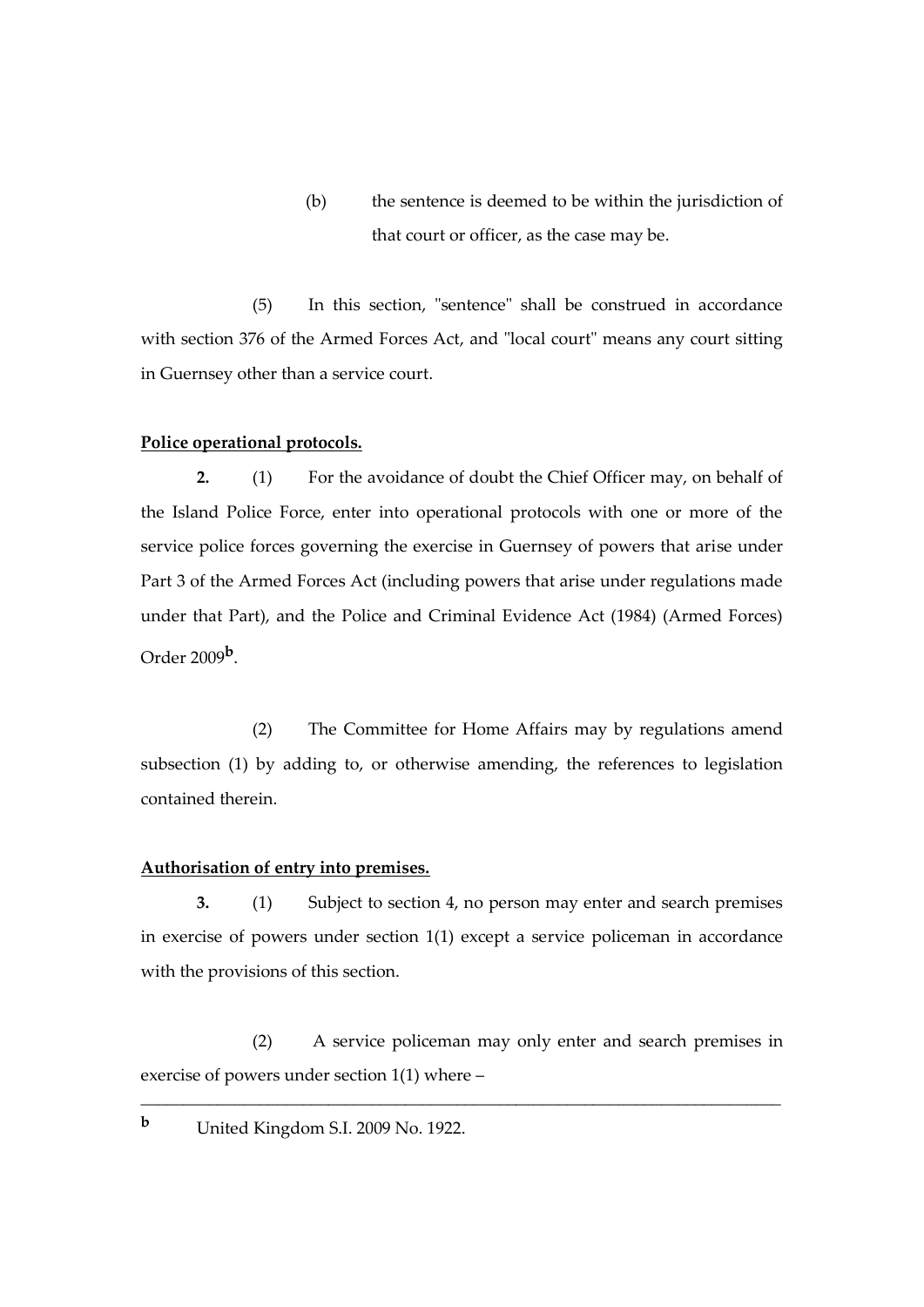- (a) a warrant authorising the entry and search has been issued by a judge advocate,
- (b) an application to execute that warrant has been granted by a judge,
- (c) a service policeman has consulted the Chief Officer about the warrant's execution,
- (d) the Chief Officer has notified the relevant service police force that the Chief Officer considers that the condition in subsection (4) is satisfied.

(3) A judge may grant an application to execute a warrant issued by a judge advocate only where he or she is satisfied that –

- (a) there were reasonable grounds for granting the warrant, and
- (b) the Chief Officer has been given reasonable notice of the application and has had the opportunity to make representations, either orally or in writing.

(4) At any point before the warrant is executed the Chief Officer may make demands of the relevant service police force relating to its execution; and the condition referred to in subsection (2)(d) is that any such demands have been, or will be, complied with.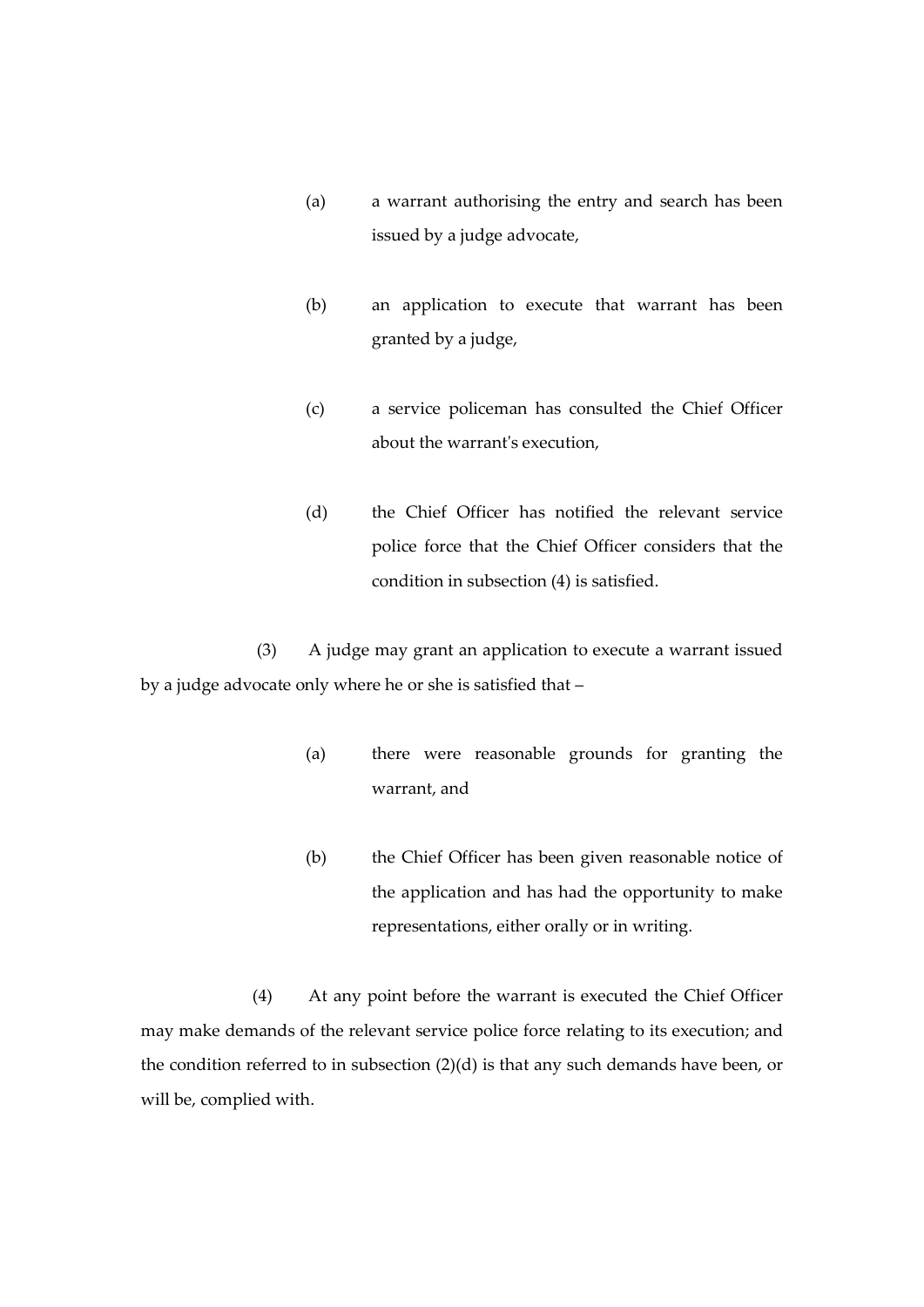(5) For the avoidance of doubt and without limitation, the Chief Officer may demand under subsection (4) that the service policeman executing the warrant be accompanied by such police officers (if any) as the Chief Officer may specify.

(6) For the avoidance of doubt, sections 10 (search warrants – safeguards) and 11 (execution of warrants) of the Police Powers and Criminal Evidence (Bailiwick of Guernsey) Law, 2003**<sup>c</sup>** ("**PPACE**") apply in relation to the issue and execution of a warrant under this section.

- (7) In this section
	- (a) "**judge**" means–
		- (i) where the warrant is to be executed in Alderney, the Chairman or a Jurat of the Court of Alderney, or the Bailiff,
		- (ii) where the warrant is to be executed in Sark, the Seneschal, or the Bailiff, and
		- (iii) in any other case, the Bailiff.
	- (b) "**premises**" includes any place and in particular any tent, vehicle or movable structure, but excludes Her Majesty's ships and Her Majesty's aircraft,

\_\_\_\_\_\_\_\_\_\_\_\_\_\_\_\_\_\_\_\_\_\_\_\_\_\_\_\_\_\_\_\_\_\_\_\_\_\_\_\_\_\_\_\_\_\_\_\_\_\_\_\_\_\_\_\_\_\_\_\_\_\_\_\_\_\_\_\_\_\_\_\_\_\_\_

**<sup>c</sup>** Order in Council No. XXIII of 2003; as amended by Order in Council No. XVI of 2009, No. XV of 2011 and Ordinance No. XXXIII of 2003, No. XXIX of 2011, No. XXXIX of 2015 and No. IX of 2016.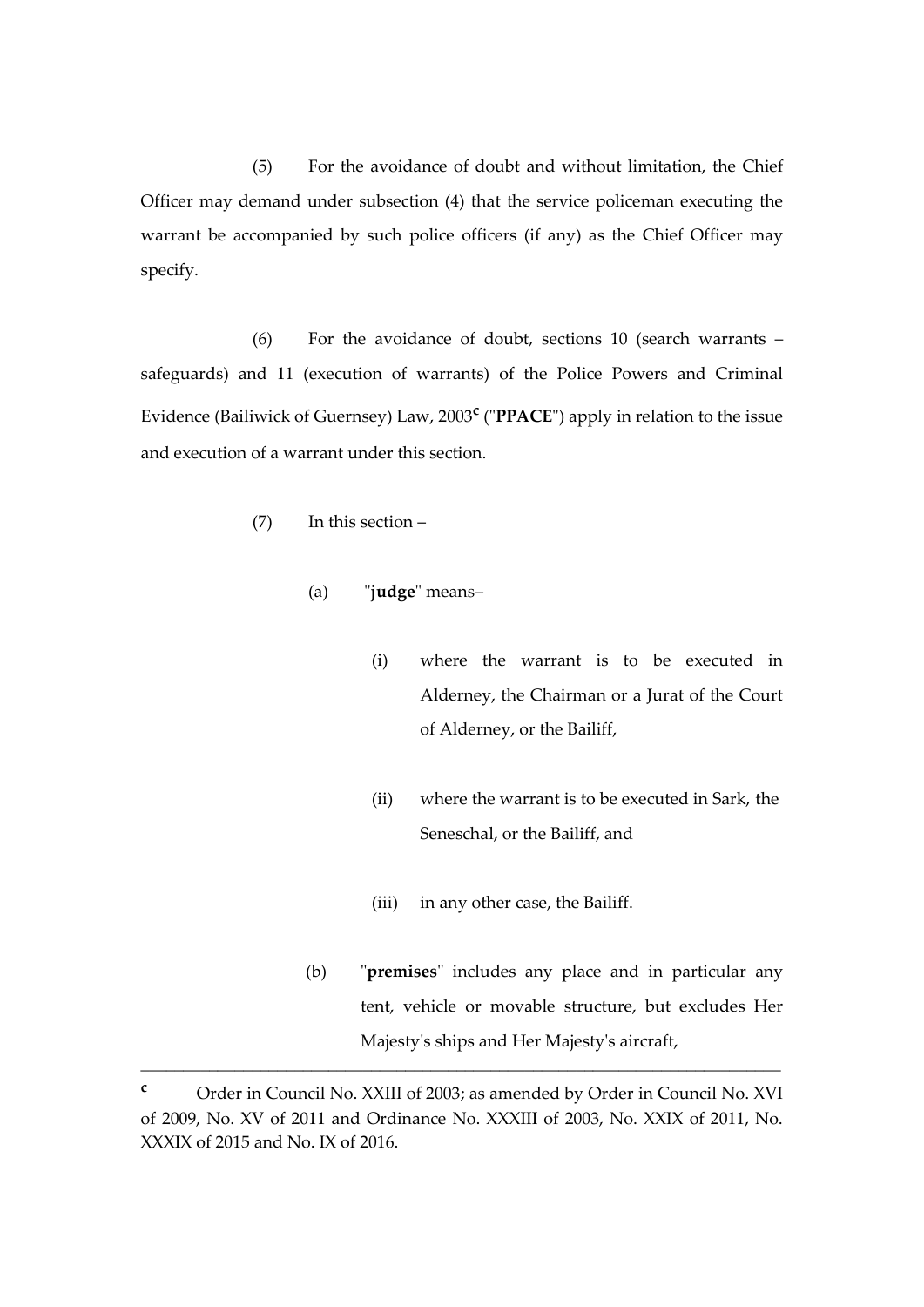- (c) "**relevant service police force**" means the service police force of the service policeman who will execute the warrant, and
- (d) "**Her Majesty's ships and Her Majesty's aircraft**" means all ships and aircraft belonging to or used for the purposes of any of Her Majesty's forces.

#### **Authorisation of entry into premises: saving provision.**

- **4.** (1) Nothing in section 3 affects
	- (a) any power of a commanding officer, otherwise than in connection with the investigation of a service offence or the exercise of any power of arrest, to enter and search, or order the entry and search of, premises which are occupied for the purposes of any of Her Majesty's forces,
	- (b) any power of a commanding officer, otherwise than in connection with the investigation of a service offence or the exercise of any power of arrest, to search, or order the search of, a person or to stop and search, or order the stop and search of, a service vehicle, or
	- (c) any power of a service policeman or commanding officer to search, or order the search of, a service vehicle which is not in the charge of any person, or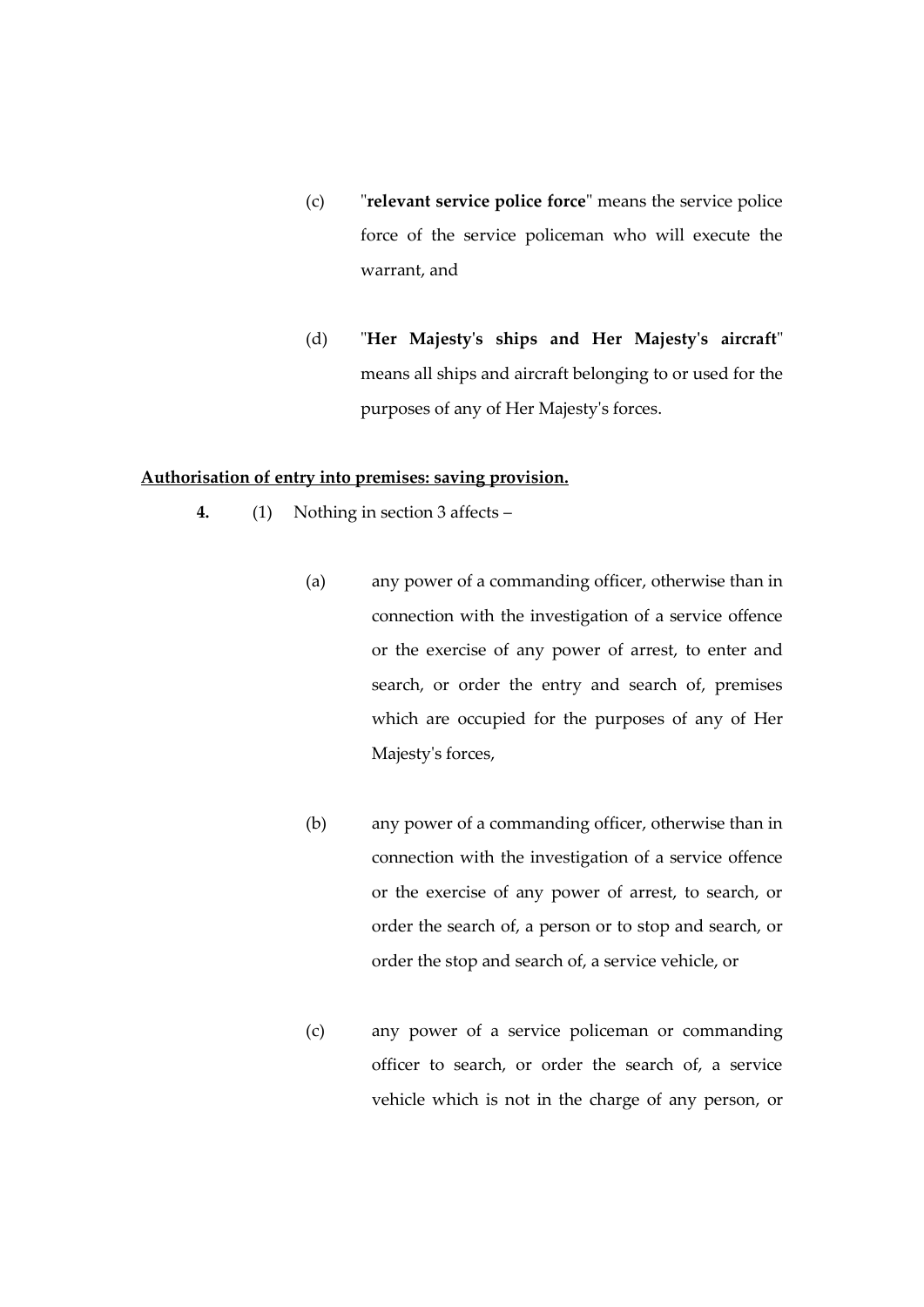which is in the sole charge of a person subject to forces powers.

- (2) In subsection (1) "**service vehicle**" means a vehicle which
	- (a) belongs to any of Her Majesty's forces, or
	- (b) is in use for the purposes of any of those forces.

#### **Service proceedings barring subsequent civilian proceedings.**

- **5.** (1) This section applies to a person who
	- (a) has been convicted or acquitted of an offence under section 42 of the Armed Forces Act, or
	- (b) has had such an offence taken into consideration when being sentenced under that Act.

(2) A civilian court may not try that person for any offence for which, under the law of Guernsey, it would be debarred from trying the person if the person had been convicted, or (as the case may be) acquitted, of the relevant offence by a civilian court.

(3) In subsection (2), "**relevant offence**" means the offence under the law of Guernsey which the act (or alleged act) constituting the offence under section 42 of the Armed Forces Act amounted to.

(4) In subsection (1), the references to a person being convicted, acquitted or sentenced under the Armed Forces Act are to be read in accordance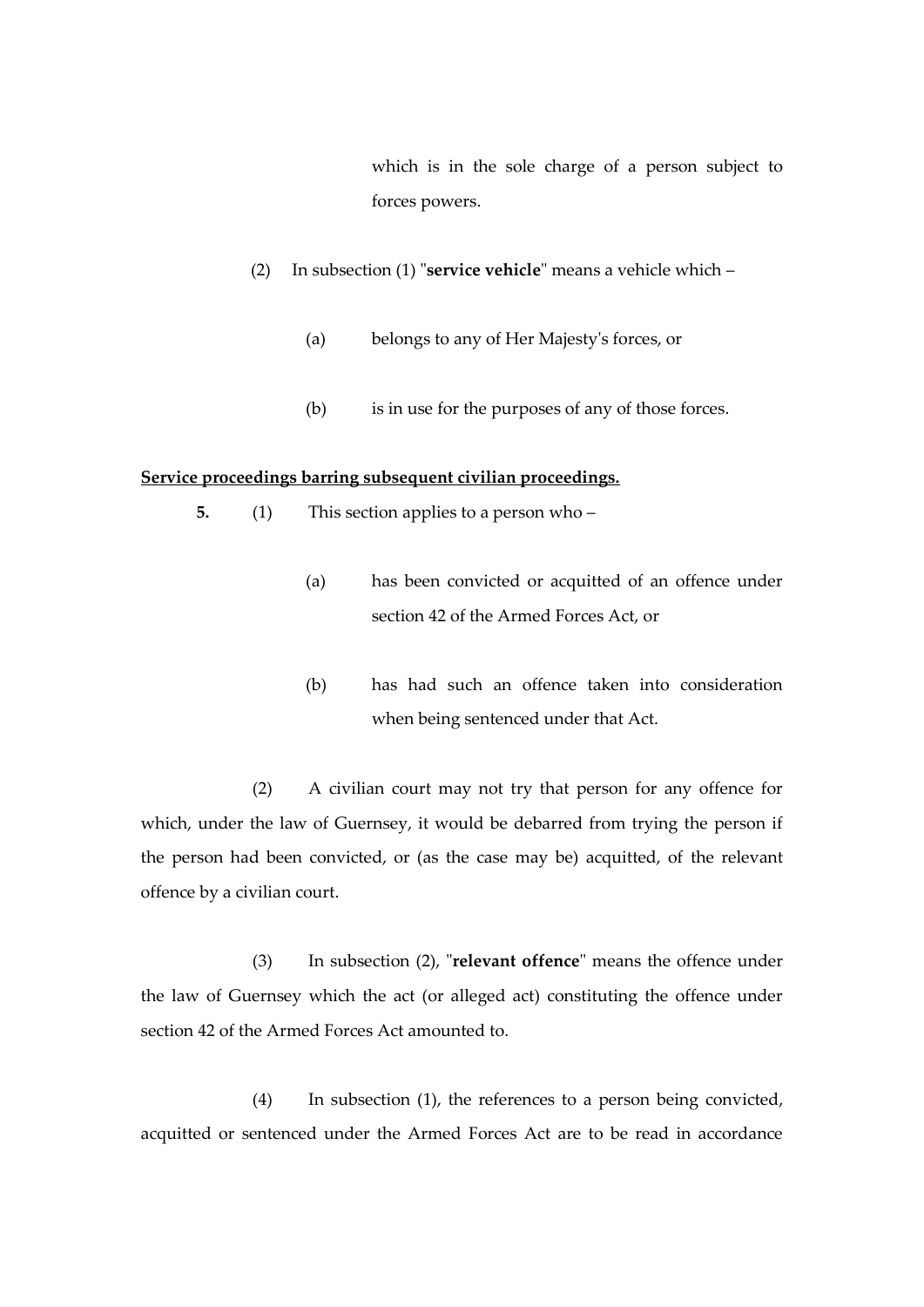with section 376 of that Act.

#### **Choice of jurisdiction.**

- **6.** (1) This section applies to a person subject to forces powers who–
	- (a) is suspected of an act that constitutes both a service offence and a civilian offence, and
	- (b) is not protected from prosecution for that civilian offence by section 5.

(2) Her Majesty's Procureur may, in respect of such a person issue a certificate that –

- (a) specifies a period during which it is valid and states that he or she is considering whether it is more appropriate for the person to be dealt with for the civilian offence, or
- (b) states that he or she has decided that it is more appropriate for the person to be dealt with for the civilian offence.

(3) If a certificate is issued under subsection (2), a service court and a service authority may not take any step (during the period of the certificate's validity, if issued under paragraph (a)) that would prejudice or obstruct the investigation and prosecution of the civilian offence.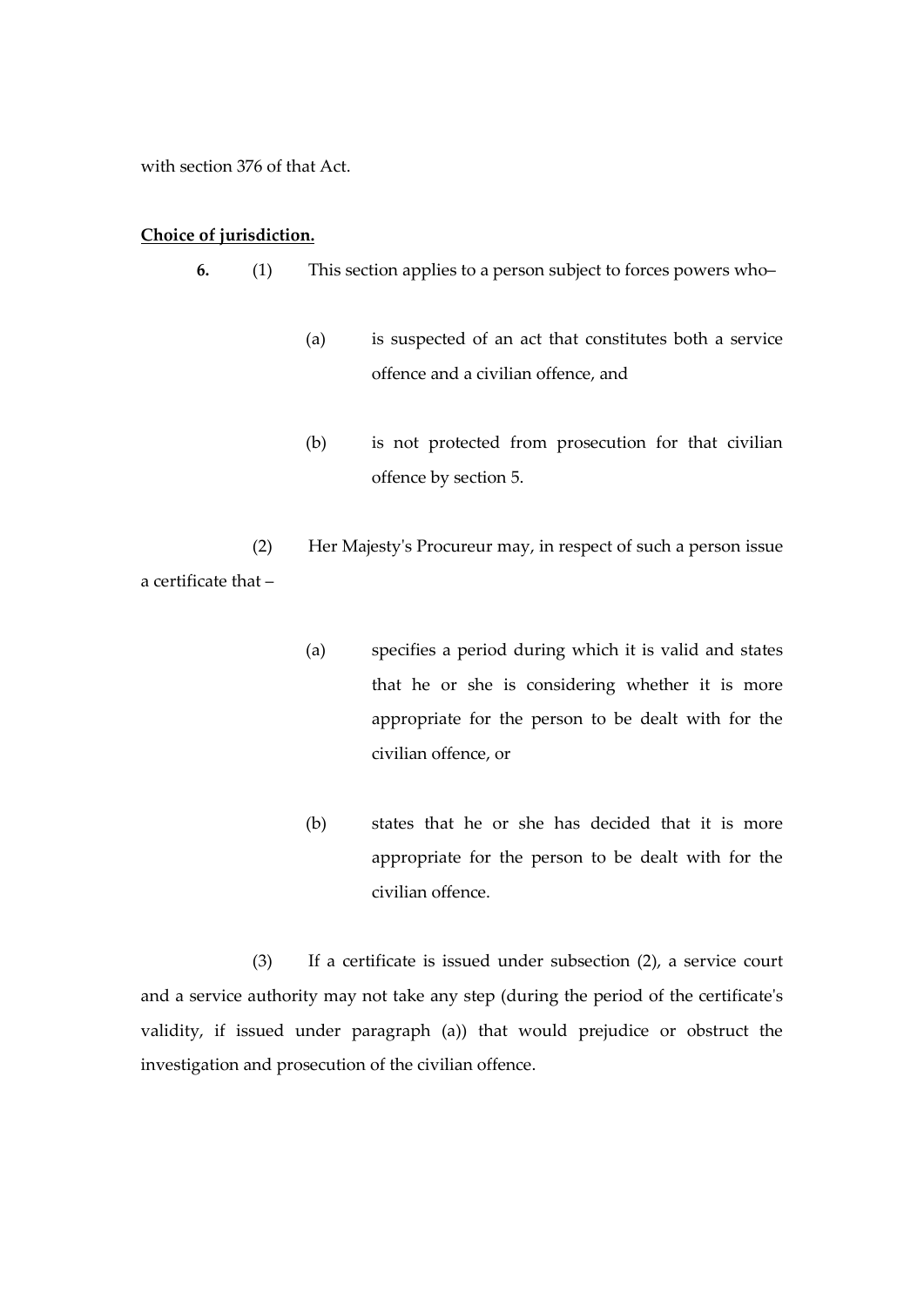(4) Without prejudice to the generality of subsection (3), and irrespective of whether the person is in service custody, the steps that may not be taken include –

- (a) obstructing access to the person by a police officer,
- (b) obstructing the production of the person to a civilian court dealing with his or her prosecution for the civilian offence,
- (c) removing the person from Guernsey, or
- (d) starting proceedings for the service offence.

(5) In this section, "**civilian offence**" means an offence under the law (other than this Law) of the island of Guernsey, the island of Alderney or the island of Sark, as the case may be, depending on where the act referred to in subsection (1) is alleged to have been committed.

#### **Detention pending decision as to jurisdiction.**

**7.** (1) PPACE is amended as follows.

(2) In section 42(2), immediately after "unless" insert "section 42A applies, or unless".

(3) In section 42(7), immediately after "subject to" insert "section 42A and".

(4) Immediately after section 42, insert a new section –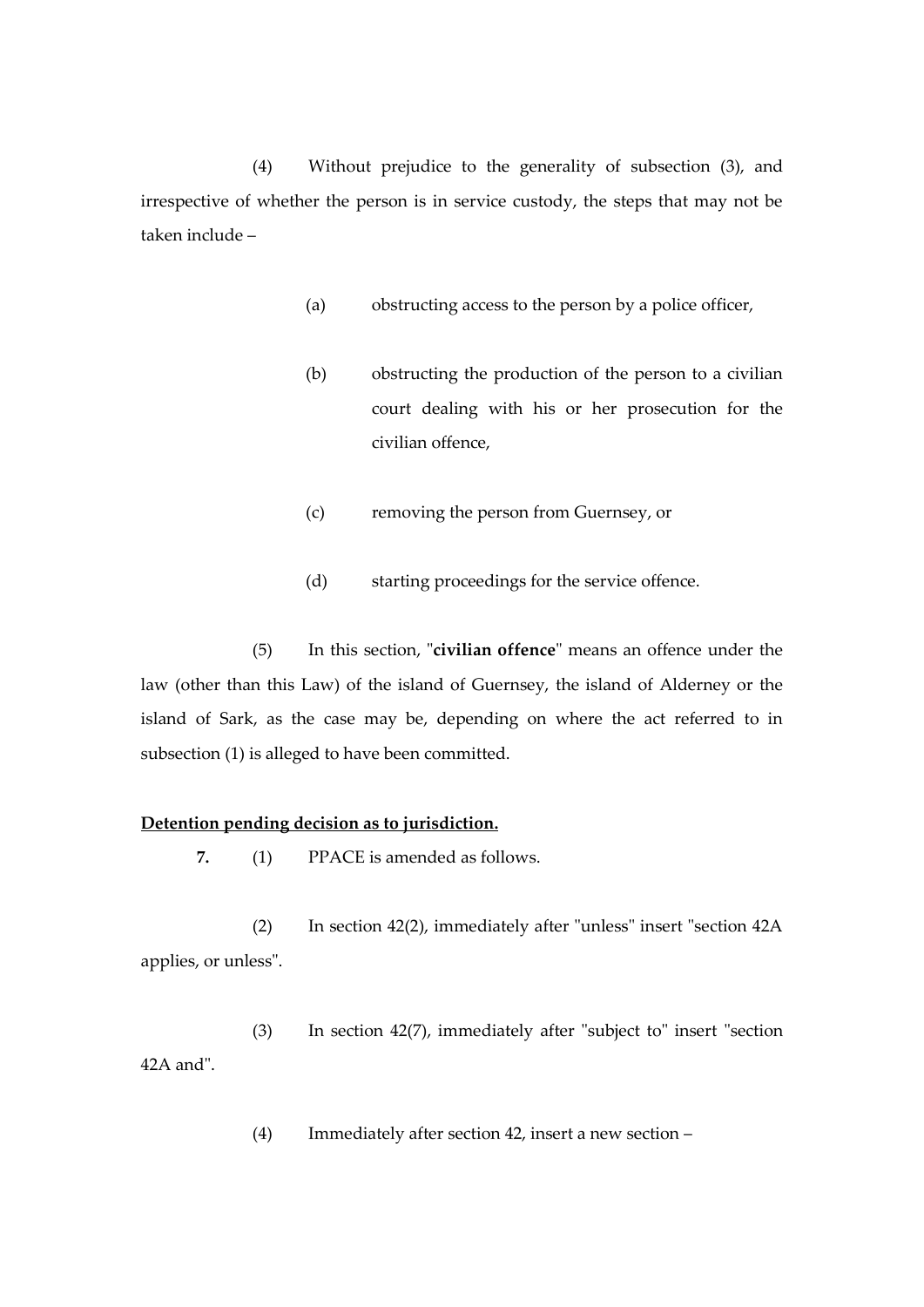#### **"Detention before charge of person subject to forces powers.**

**42A.** (1) For the avoidance of doubt, section 48 (Limits on period of detention without charge) applies in respect of the detention of a person under this section, and this section shall be construed accordingly.

(2) This section applies where a person is arrested for an offence and the custody officer where the person is detained after arrest has reasonable grounds for believing that he or she is a person subject to forces powers.

(3) Where this section applies, in addition to authorising that a person be kept in police detention without charge under section 42, the custody officer may also authorise that the person be kept in police detention without charge if, and only for so long as, the conditions in subsections  $(4)$ and (5) are satisfied in relation to that person.

(4) The condition in this subsection is that the custody officer has reasonable grounds for believing that enquiries are being conducted diligently and expeditiously into –

- (a) whether the person is a person subject to forces powers,
- (b) if the person is, whether a service authority intends to investigate the person for any service offence constituted by the offence for which he or she was arrested,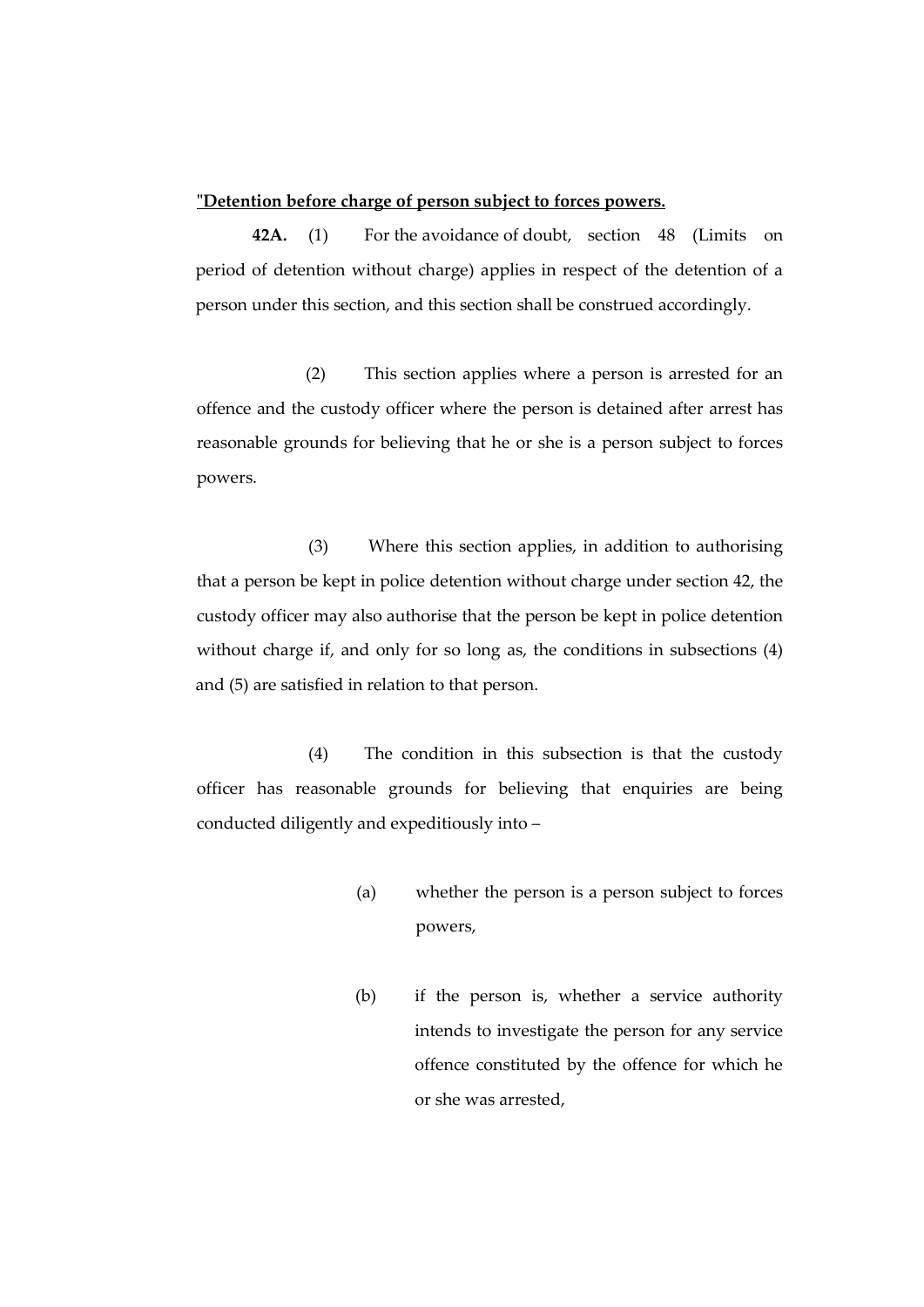- (c) if so, whether and for what reasons a service authority wishes to request the person's delivery into service custody for the purpose of that investigation, and
- (d) if so, whether Her Majesty's Procureur wishes to accede to that request.

(5) The condition in this subsection is that the custody officer has reasonable grounds for believing that the person's detention is necessary –

- (a) to enable those enquiries to be completed, or
- (b) to ensure that a decision can be made and carried out as to whether the person is delivered into service custody.

(6) In this section, "**person subject to forces powers**", "**service authorities**", "**service offence**" and "**service custody**" have the same meaning as in the Armed Forces (Offences and Jurisdiction) (Bailiwick of Guernsey) Law, 2018.".

#### PART 2

#### DESERTION AND ABSENCE WITHOUT LEAVE

#### **Interpretation of Part 2.**

**8.** In this Part "**unlawful absentee**" means a person who is subject to service law who has deserted or who is absent without leave.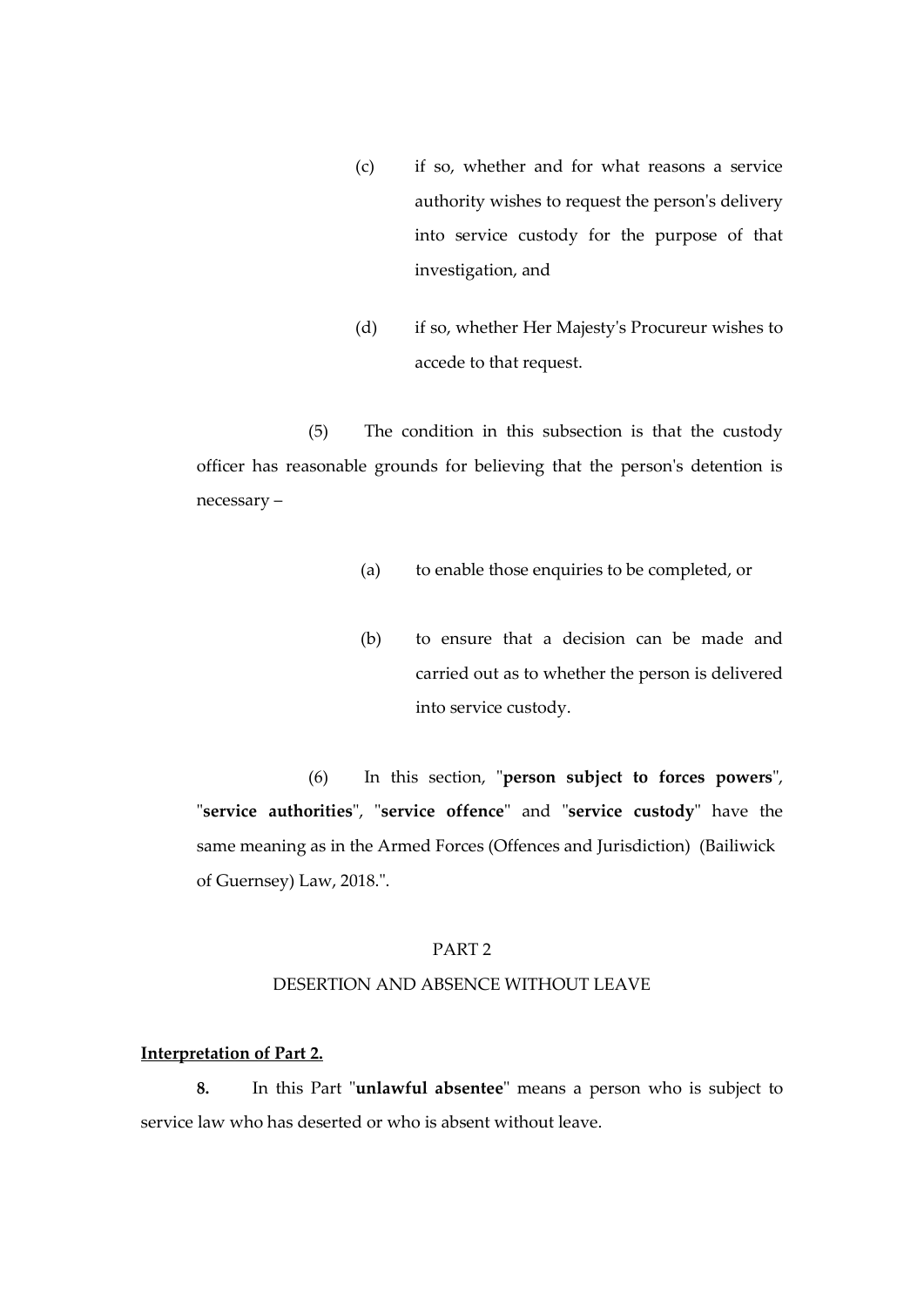#### **Aiding or abetting etc. desertion or absence without leave.**

**9.** (1) A person commits an offence if the person aids, abets, counsels or procures the commission by another person of an offence under section 8 (desertion) or 9 (absence without leave) of the Armed Forces Act.

- (2) A person ("A") commits an offence if
	- (a) A knows that another person ("B") is subject to service law,
	- (b) A does an act intending to cause B to be absent without leave, and
	- (c) it causes B to be absent without leave.
- (3) A commits an offence if
	- (a) another person ("C") has committed an offence under section 8 or 9 of the Armed Forces Act,
	- (b) A knows or believes C to be guilty of that offence, and
	- (c) A does an act intending to impede C's apprehension or prosecution.

(4) Subsections (1) to (3) apply to any aiding, abetting, counselling or procuring, or (as the case may be) any act, done -

(a) in Guernsey, or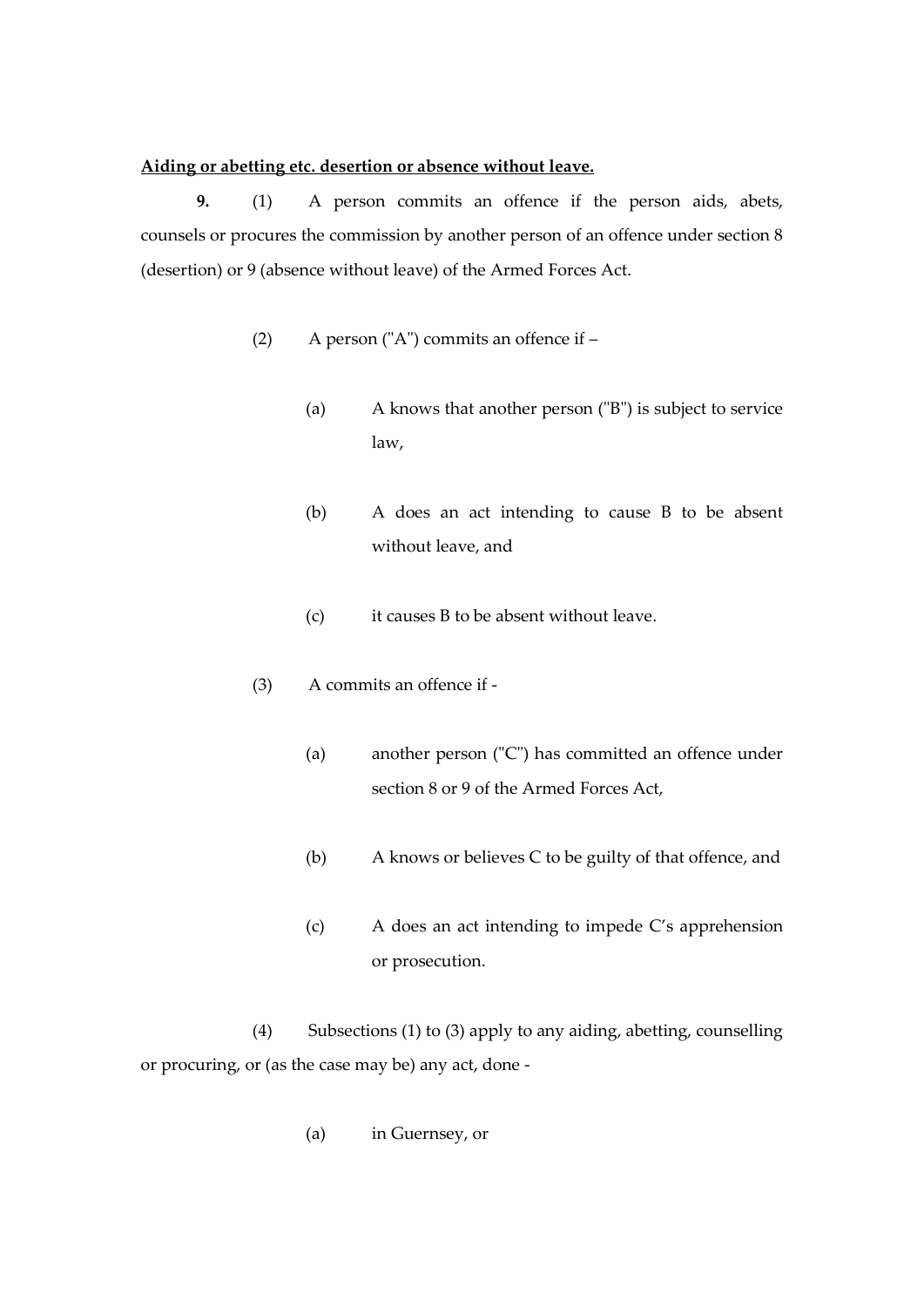(b) elsewhere when A is ordinarily resident in Guernsey.

(5) In subsection (2) (and subsection (4) so far as relating to that subsection) "**act**" includes an omission, and the references to the doing of an act are to be read accordingly.

- (6) A person guilty of an offence under this section is liable
	- (a) on summary conviction, to imprisonment for a term not exceeding 12 months or to a fine not exceeding level 5 on the uniform scale, or to both, and
	- (b) on conviction on indictment, to imprisonment for a term not exceeding two years or to a fine, or to both.

## **Aiding or abetting etc. malingering.**

**10.** (1) A person ("D") commits an offence if D aids, abets, counsels or procures the commission by another person of an offence under section 16 of the Armed Forces Act (malingering).

- (2) D commits an offence if
	- (a) D knows that another person ("E") is subject to service law, and
	- (b) intending to cause E to avoid service, by any act D
		- (i) causes E an injury, or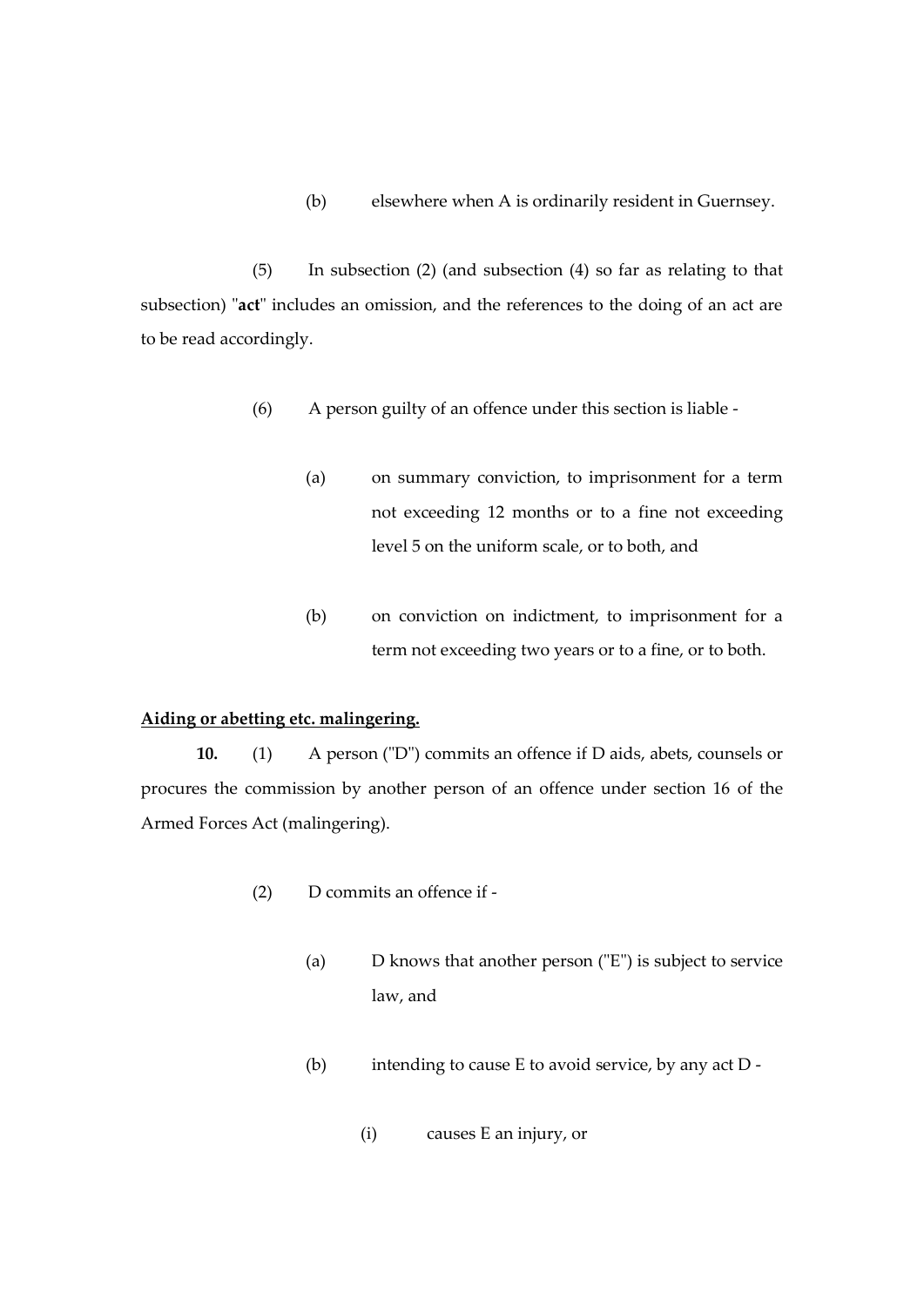- (ii) aggravates or prolongs any injury of E's.
- (3) D commits an offence if
	- (a) D knows that a person ("F") is subject to service law, and
	- (b) intending to cause F to avoid service, by any act D
		- (i) causes F to believe that F has an injury, or
		- (ii) causes another person to believe that F has an injury.

(4) Subsections (1) to (3) apply to any aiding, abetting, counselling or procuring, or (as the case may be) any act, done -

- (a) in Guernsey, or
- (b) elsewhere when D is ordinarily resident in Guernsey.

(5) In subsections (2), (3) and (4) "**act**" includes an omission, and the references to the doing of an act are to be read accordingly.

(6) In this section "**injury**" and "**service**" have the same meanings as in section 16 of the Armed Forces Act.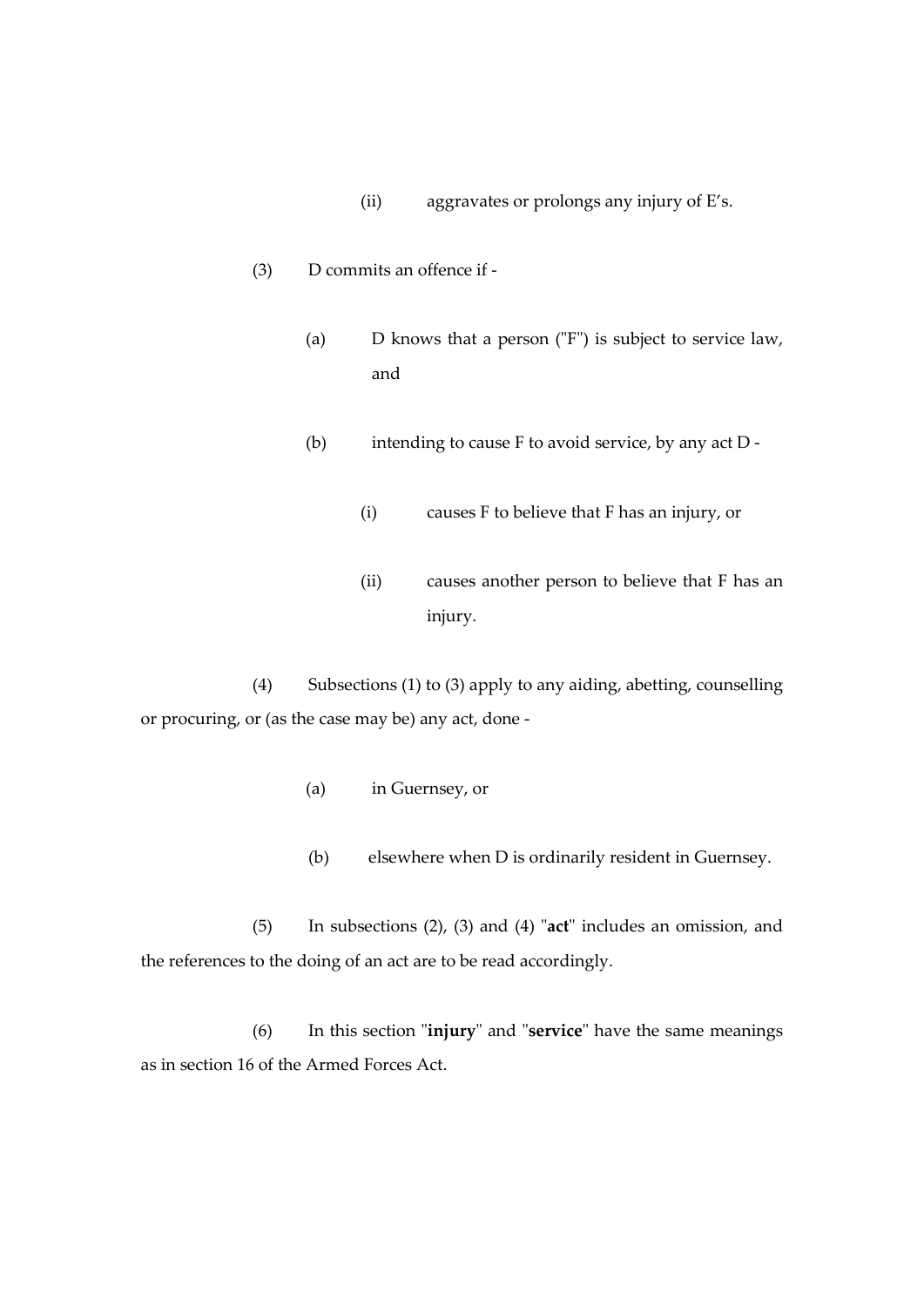(6) A person guilty of an offence under this section is liable on conviction to imprisonment for a term not exceeding two years or to a fine not exceeding level 5 on the uniform scale, or to both.

#### **Obstructing persons subject to service law in course of duty.**

**11.** (1) A person commits an offence if -

- (a) the person intentionally obstructs a person  $(TG'')$ ,
- (b) G is a person subject to service law acting in the course of his or her duty, and
- (c) the person knows or has reasonable cause to believe that G is subject to service law.

(2) A person guilty of an offence under this section is liable on conviction to imprisonment for a term not exceeding twelve months, or to a fine not exceeding level 3 on the uniform scale, or to both.

#### **Arrest of deserters and absentees without leave.**

**12.** (1) A police officer may arrest without warrant a person reasonably suspected of being an unlawful absentee.

(2) Subject to subsection (3), a person arrested under this section must as soon as practicable be transferred to service custody and in any case within 48 hours after being arrested; and if necessary, the person must be committed in custody in a police station, or a designated place of detention within the meaning of PPACE, by the officer in charge of the police station, or a person authorised by that officer, pending that transfer.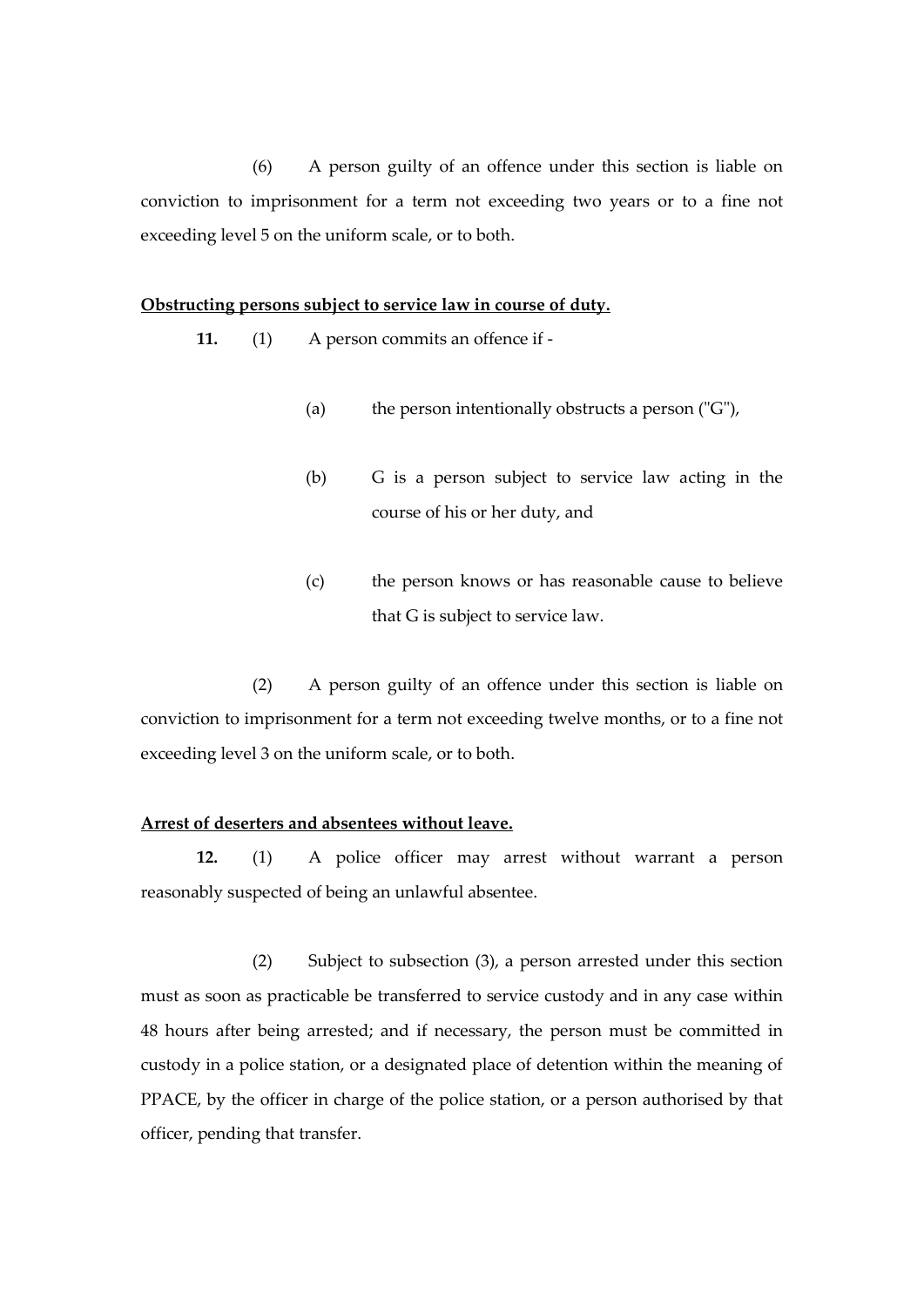(3) Where on an application on oath made by a police officer, a Judge of the Magistrate's Court (or, if no Judge of the Magistrate's Court is available, the Bailiff) is satisfied that there are reasonable grounds for believing that the further detention of the person to whom the application relates is justified pending that person's transfer to service custody, he or she may issue a warrant authorising the further detention of that person for such further period not longer than 36 hours as he or she thinks fit.

#### **Deserters and absentees without leave surrendering to police.**

**13.** (1) This section applies if a person surrenders to a police officer as being an unlawful absentee.

(2) If the surrender occurs at a place which is not a police station, the person must be taken to a police station.

(3) If it appears to the officer in charge of a police station, or a person authorised by that officer, that the person is not an unlawful absentee, he or she must order that the person should no longer be detained under this section (without prejudice to whether the person is to continue to be detained on any other basis).

(4) If it appears to the officer in charge of a police station, or a person authorised by that officer, that the person is an unlawful absentee, he or she must –

> (a) arrange for the person to be transferred to service custody, and, if necessary, commit the person in custody in a police station, or a designated place of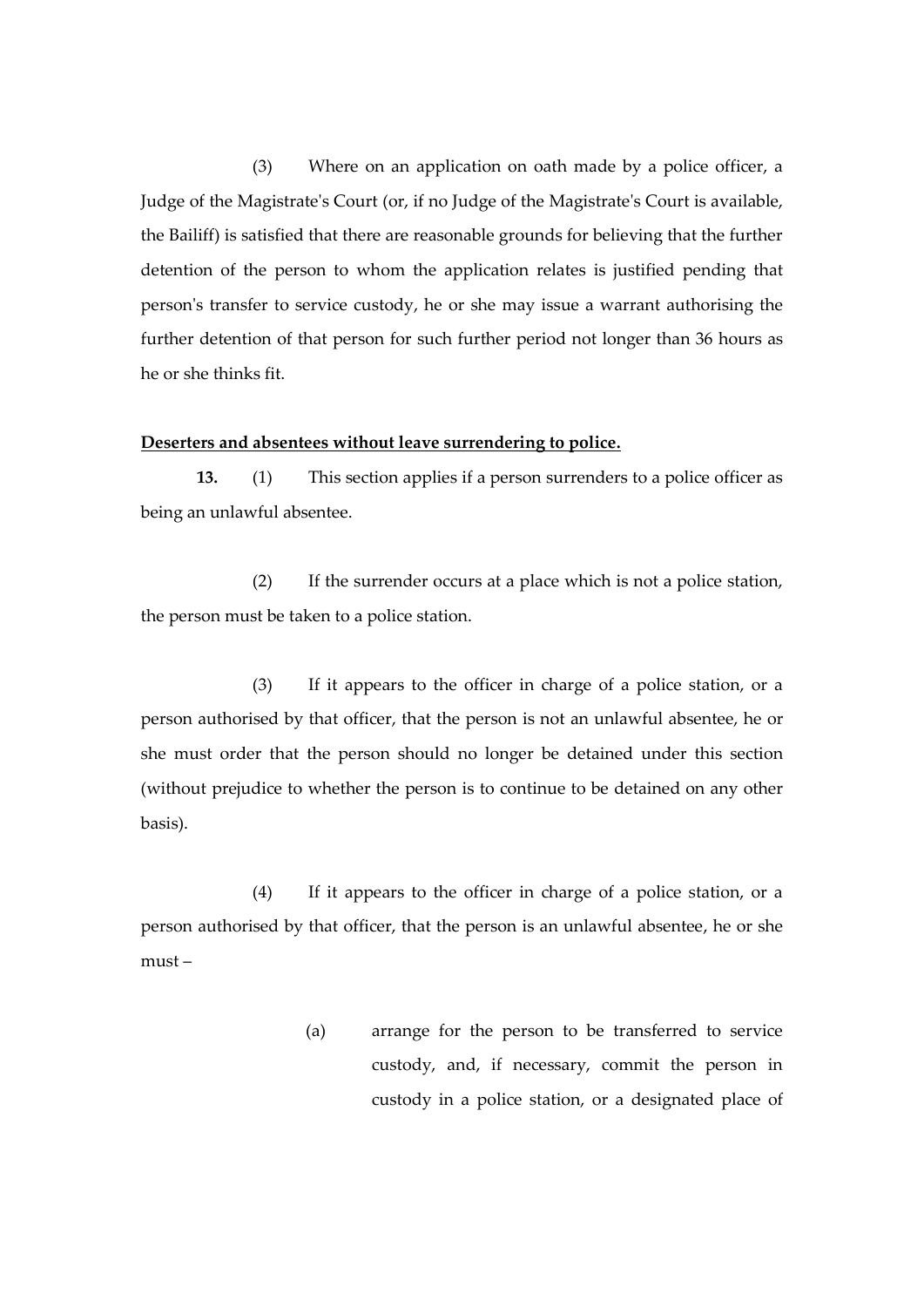detention within the meaning of PPACE, pending that transfer, or

- (b) if the person is also in custody for some other cause, notify a service authority, or
- (c) if the person is not also in custody for some other cause, release the person subject to a condition that the person reports, at or by such time as may be specified in the condition, to such place or person as may be so specified for the purpose of enabling the person to be taken into service custody.

(5) If a person who is released under subsection  $(4)(c)$  fails to comply with the condition subject to which the person was released, a Judge of the Magistrate's Court (or, if no Judge of the Magistrate's Court is available, the Bailiff) may issue a warrant for the person's arrest.

(6) A person arrested under a warrant issued under subsection (5) must as soon as practicable be transferred to service custody.

#### **Arrest by police of persons unlawfully at large.**

**14.** A person who has been sentenced to service detention and who is unlawfully at large –

> (a) may be arrested without a warrant by a police officer, and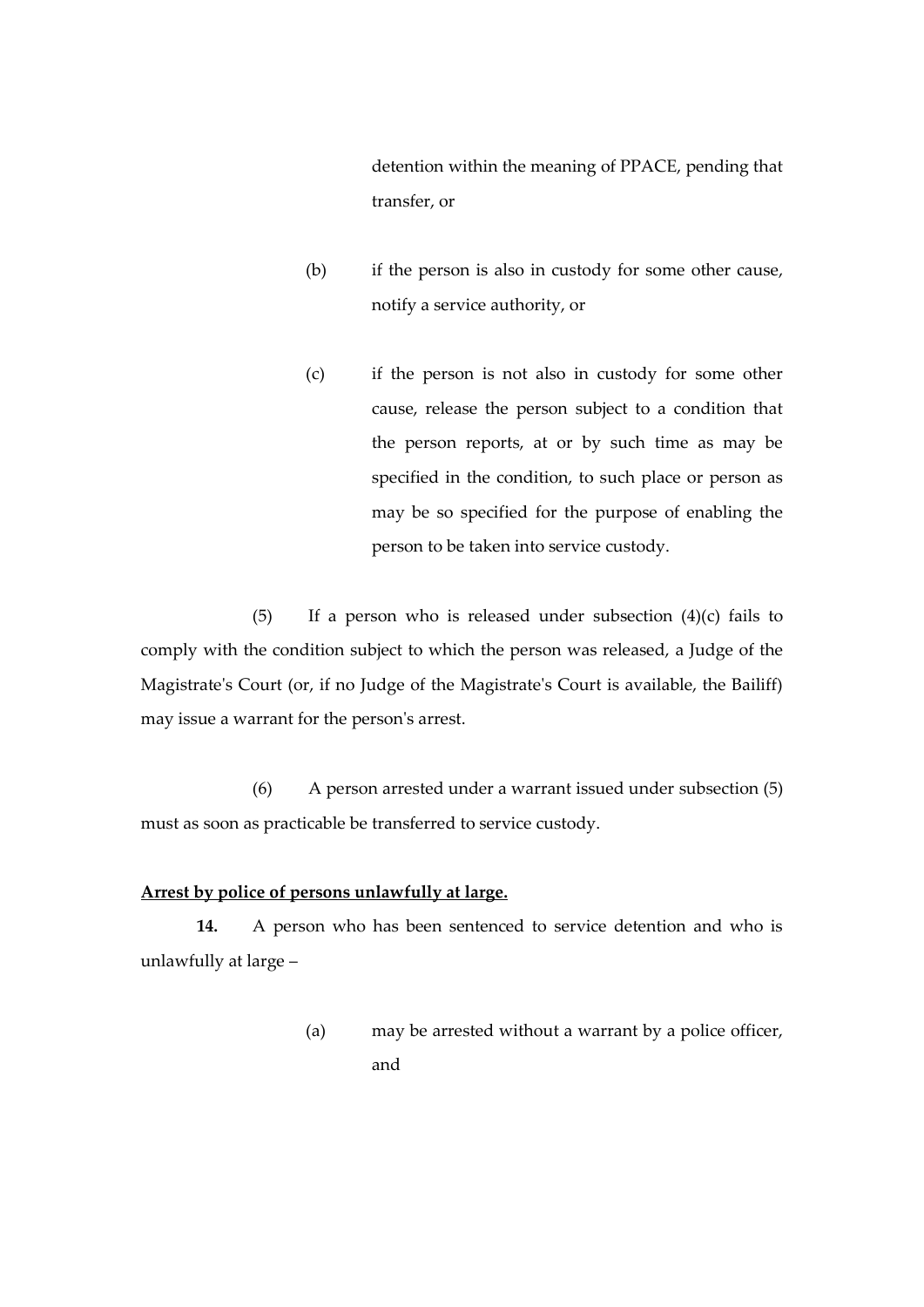(b) may be taken to the place in which the person is required in accordance with law to be detained.

#### PART 3

#### MISCELLANEOUS AND SUPPLEMENTARY

#### **Detention in prison.**

- **15.** A person in service custody may be detained in a prison if
	- (a) the service authority with custody of the person requests that the person be so detained,
	- (b) the governor of the prison, at the governor's discretion, consents to the request, and
	- (c) the detention is pending the person's removal from Guernsey –
		- (i) for the purposes of the investigation of, or proceedings in respect of, a suspected service offence, or
		- (ii) following the person's conviction of a service offence.

## **Arrest by police under warrant of judge advocate.**

**16.** A police officer must, on making an arrest in execution of a warrant issued under section 313 of the Armed Forces Act, as extended to Guernsey by the Armed Forces Act 2006 (Bailiwick of Guernsey) Order 2018 –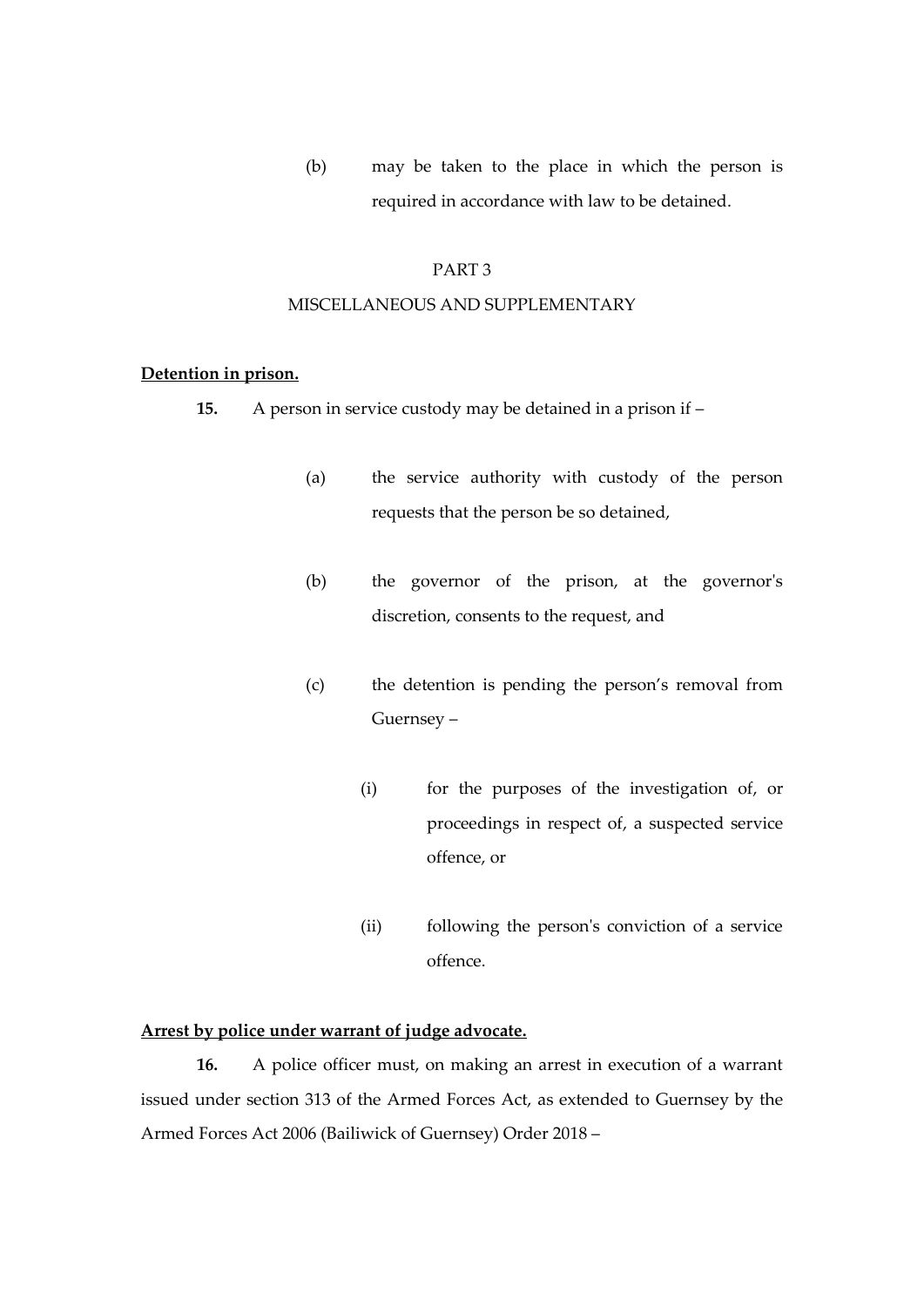- (a) show the warrant to the arrested person, or state where the warrant is and what arrangements may be made to allow the arrested person to inspect it,
- (b) explain in ordinary language the reason for the arrest, and
- (c) unless the police officer is a constable in uniform, produce documentary proof of the police officer's identity.

#### **Offence relating to enlistment.**

**17.** (1) A person commits an offence if the person knowingly gives a false answer during a procedure for enlistment into Her Majesty's forces.

(2) A person guilty of an offence under this section is liable on conviction to a fine not exceeding level 5 on the uniform scale.

## **Evidence in civilian courts.**

**18.** Regulations 2, and 4 to 11, of the Armed Forces (Evidence in Proceedings before Civilian Courts) Regulations 2009**<sup>d</sup>** shall have effect with respect to evidence in proceedings for an offence created by or under this Law before a civilian court.

#### **Exemption of items used for service purposes from arrest and distraint.**

 **19.** (1) In this section "**exempt item**" means any weapon, equipment, instrument or clothing that –

\_\_\_\_\_\_\_\_\_\_\_\_\_\_\_\_\_\_\_\_\_\_\_\_\_\_\_\_\_\_\_\_\_\_\_\_\_\_\_\_\_\_\_\_\_\_\_\_\_\_\_\_\_\_\_\_\_\_\_\_\_\_\_\_\_\_\_\_\_\_\_\_\_\_\_

**<sup>d</sup>** United Kingdom S.I. 2009 No. 1112.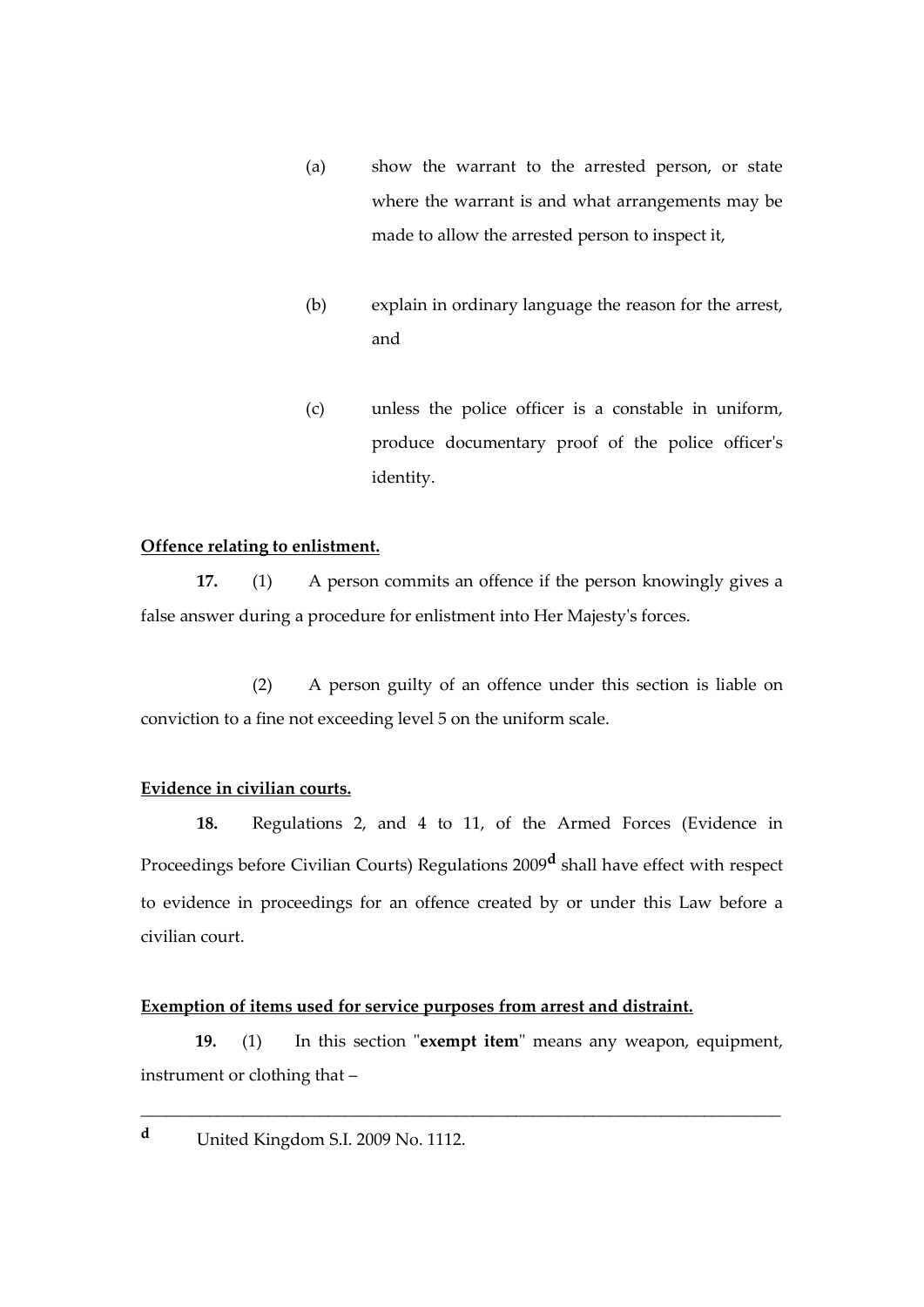- (a) is the property of the Crown, or
- (b) is the property of a member of Her Majesty's forces and used by that member in the course of his or her duty.
- (2) An exempt item is not subject to arrest or distraint.

## PART 4

#### FINAL PROVISIONS

#### **Power to make consequential amendments.**

**20.** (1) The States of Deliberation may by Ordinance amend and repeal other enactments consequent on –

(a) the coming into force of this Law,

\_\_\_\_\_\_\_\_\_\_\_\_\_\_\_\_\_\_\_\_\_\_\_\_\_\_\_\_\_\_\_\_\_\_\_\_\_\_\_\_\_\_\_\_\_\_\_\_\_\_\_\_\_\_\_\_\_\_\_\_\_\_\_\_\_\_\_\_\_\_\_\_\_\_\_

- (b) the coming into force of any provisions of, or any amendment of the Armed Forces Act or any instrument made under it, or
- (c) any repeal of the Army Act 1955 (Bailiwick of Guernsey) Order 1996<sup>e</sup>, the Naval Discipline Act 1957 (Bailiwick of Guernsey) Order 1996**<sup>f</sup>** , or the Air Force

**<sup>e</sup>** United Kingdom S.I. 1996 No.722.

**<sup>f</sup>** United Kingdom S.I. 1996 No.726.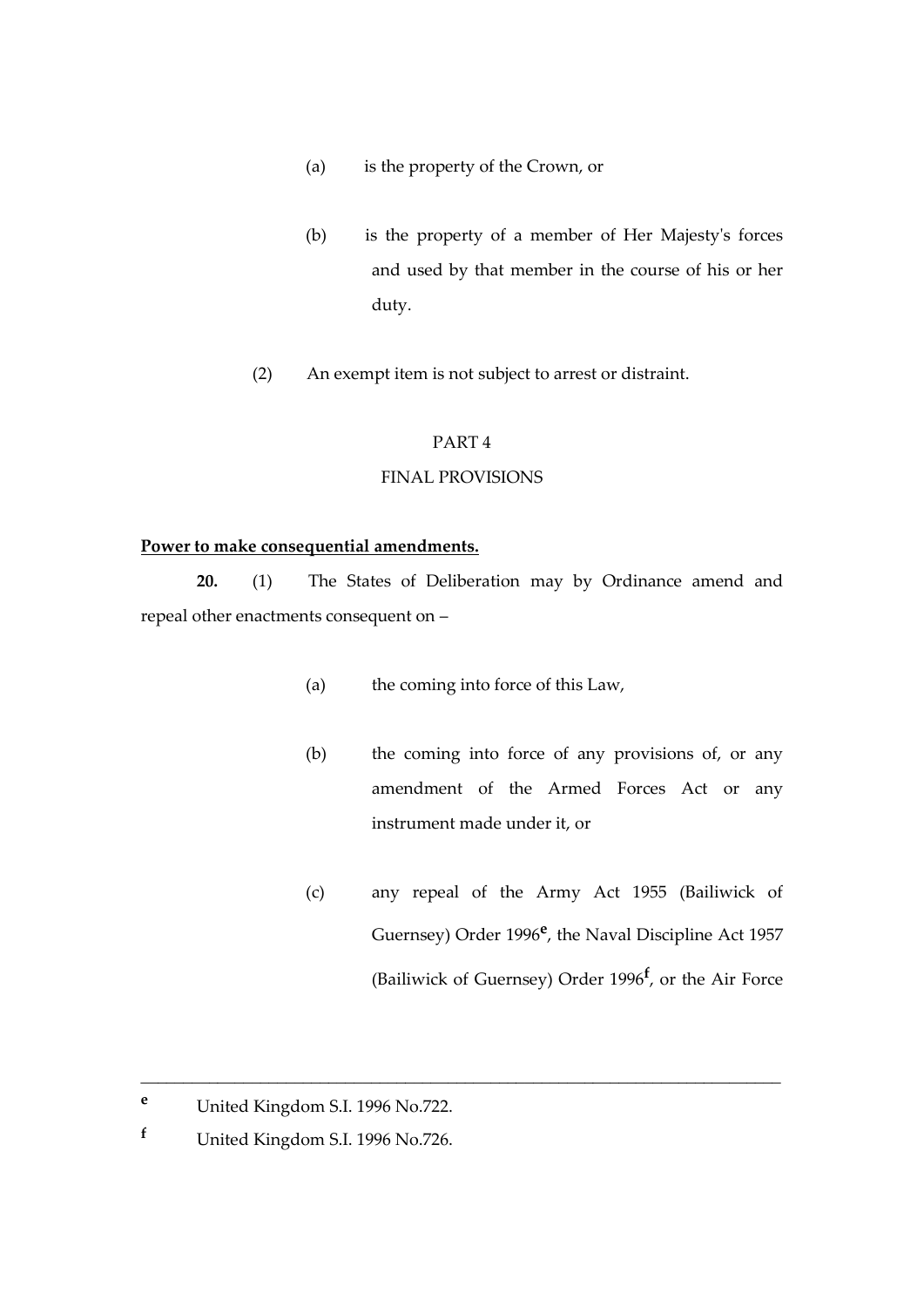Act 1955 (Bailiwick of Guernsey) Order 1996**<sup>g</sup>** .

- (2) An Ordinance or regulations under this Law
	- (a) may be amended or repealed by a subsequent Ordinance or regulation, as the case may be, hereunder, and
	- (b) may contain such consequential, incidental, supplementary, transitional and savings provisions as may appear to be necessary or expedient including, without limitation, provisions repealing, amending or modifying any enactment (whether passed before or after the commencement of this Law).

 (3) Any power conferred by this Law to make any Ordinance, or regulations may be exercised -

\_\_\_\_\_\_\_\_\_\_\_\_\_\_\_\_\_\_\_\_\_\_\_\_\_\_\_\_\_\_\_\_\_\_\_\_\_\_\_\_\_\_\_\_\_\_\_\_\_\_\_\_\_\_\_\_\_\_\_\_\_\_\_\_\_\_\_\_\_\_\_\_\_\_\_

- (a) in relation to all cases to which the power extends, or in relation to all those cases subject to specified exceptions, or in relation to any specified cases or classes of cases, and
- (b) so as to make, as respects the cases in relation to which it is exercised -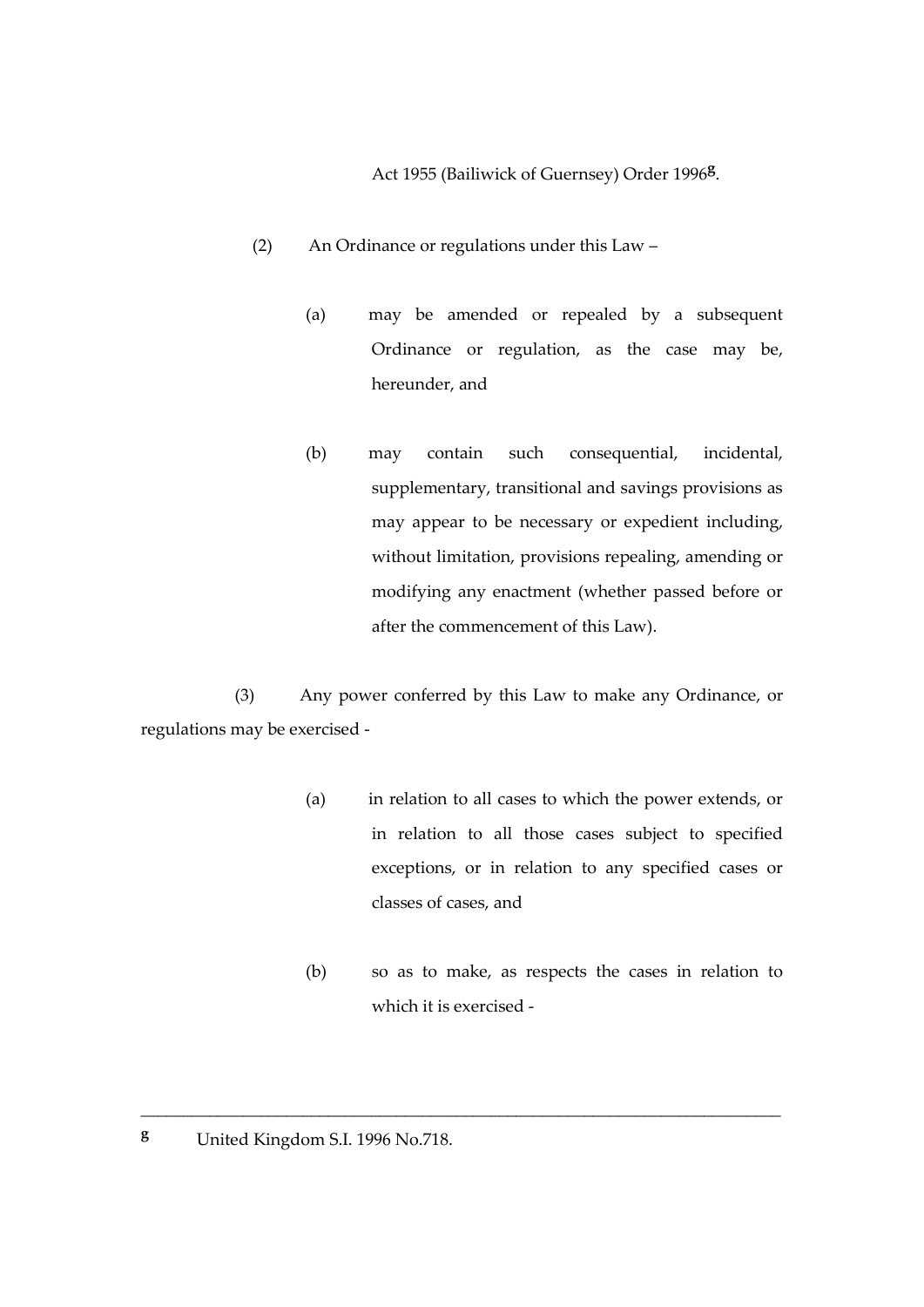- (i) the full provision to which the power extends, or any lesser provision (whether by way of exception or otherwise),
- (ii) the same provision for all cases, or different provision for different cases or classes of cases, or different provision for the same case or class of case for different purposes,
- (iii) any such provision either unconditionally or subject to any prescribed conditions.

(4) Regulations under this Law shall be laid before a meeting of the States as soon as possible after being made; and, if at that or the next meeting the States resolve that the regulations be annulled, then they shall cease to have effect, but without prejudice to anything done under them or to the making of new regulations.

## **Interpretation.**

**21.** (1) Any reference in this Law to an enactment, a United Kingdom Statutory Instrument or an Act of Parliament is a reference thereto as from time to time amended or re-enacted (with or without modification), extended or applied.

(3) In this Law, unless the context otherwise requires –

"**Armed Forces Act**" means the Armed Forces Act 2006**<sup>h</sup>** ,

\_\_\_\_\_\_\_\_\_\_\_\_\_\_\_\_\_\_\_\_\_\_\_\_\_\_\_\_\_\_\_\_\_\_\_\_\_\_\_\_\_\_\_\_\_\_\_\_\_\_\_\_\_\_\_\_\_\_\_\_\_\_\_\_\_\_\_\_\_\_\_\_\_\_\_

**h** An Act of Parliament (c. 52).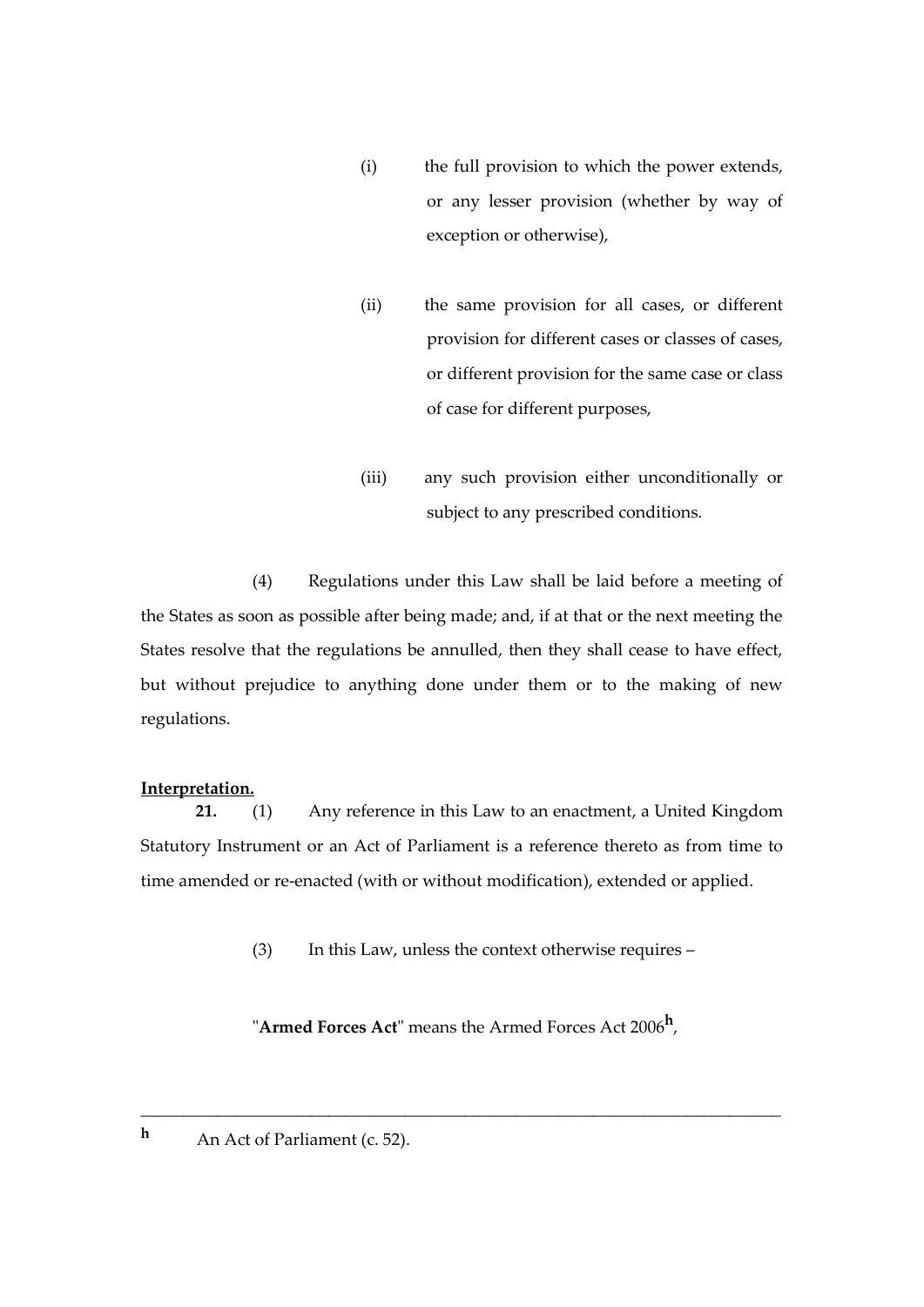"**Bailiff**" includes the Deputy Bailiff, a Lieutenant Bailiff, the Juge-Délégué and a Judge of the Royal Court,

"**Chief Officer**" means the Chief Officer of the Island Police Force,

"**civilian court**" means any court exercising a criminal jurisdiction in Guernsey, other than a service court,

"**the Committee for Home Affairs**" means the States Committee for Home Affairs,

"**enactment**" means a Law, Ordinance and any subordinate legislation and includes any provision or portion of a Law, an Ordinance or any subordinate legislation,

"**Guernsey**" means the Bailiwick of Guernsey and the territorial waters adjacent thereto,

"**Her Majesty's Procureur**" includes Her Majesty's Comptroller,

"**Island Police Force**" means the salaried police force of the island of Guernsey,

"**Judge of the Magistrate's Court**" has the meaning given in the Magistrate's Court (Guernsey) Law, 2008**<sup>i</sup>** , and includes a Deputy Judge of the Magistrate's Court within the meaning of that Law,

\_\_\_\_\_\_\_\_\_\_\_\_\_\_\_\_\_\_\_\_\_\_\_\_\_\_\_\_\_\_\_\_\_\_\_\_\_\_\_\_\_\_\_\_\_\_\_\_\_\_\_\_\_\_\_\_\_\_\_\_\_\_\_\_\_\_\_\_\_\_\_\_\_\_\_ **<sup>i</sup>** Order in Council No. XVIII of 2009; amended by Ordinance XXII of 2009.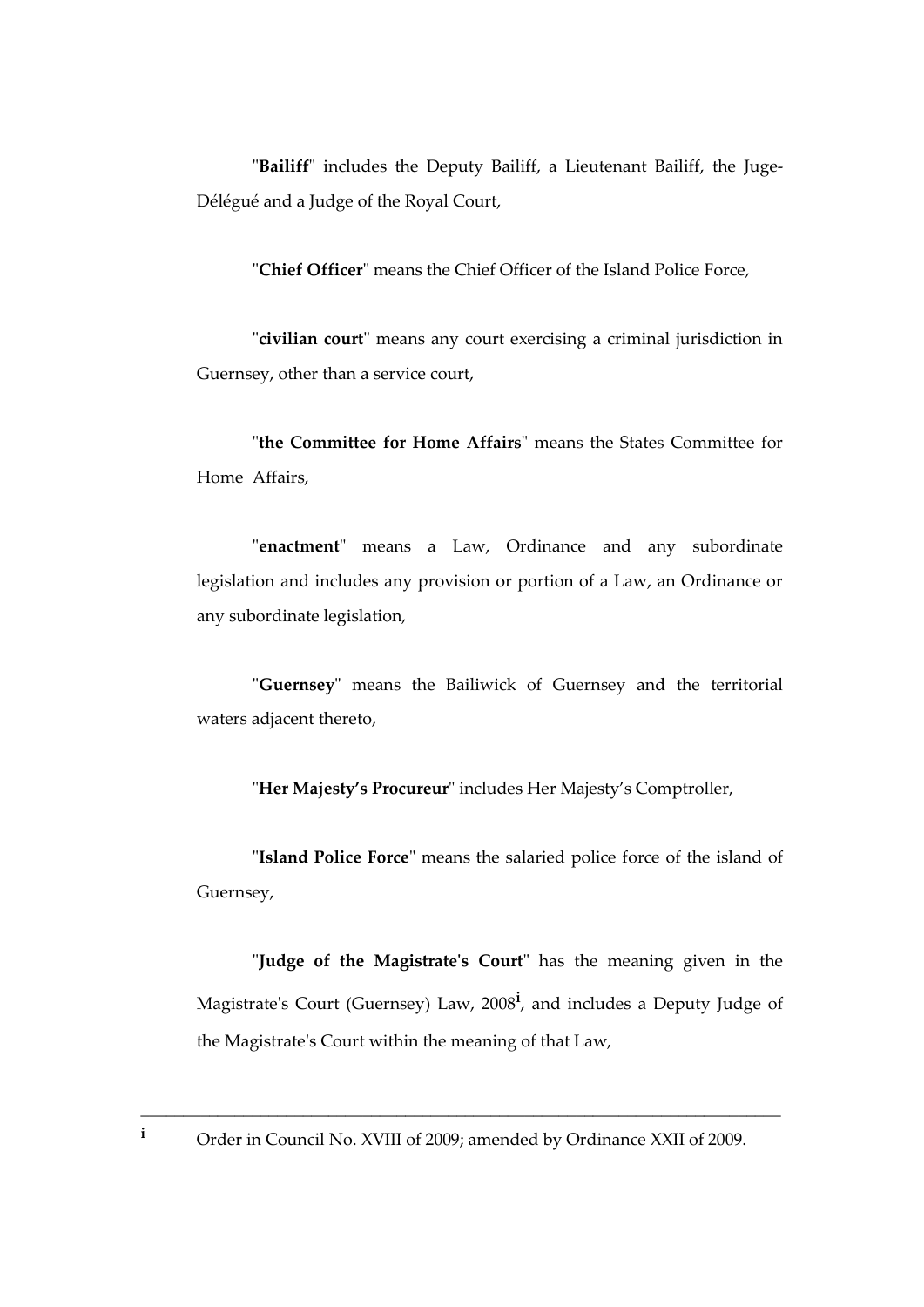"**person subject to forces powers**" has the meaning given by section 1(2),

#### "**police officer**" means -

- (a) in relation to the islands of Guernsey, Herm and Jethou, a member of the Island Police Force and, within the limits of his or her jurisdiction, a member of the special constabulary of the island of Guernsey,
- (b) in relation to Alderney, a member of the Island Police Force, a member of any police force which may be established by the States of Alderney, and within the limits of his or her jurisdiction, a special constable appointed pursuant to section 47 of the Government of Alderney Law, 2004**<sup>j</sup>** ,
- (c) in relation to Sark, the Constable, the Assistant Constable, the Vingtenier, a member of the Island Police Force, and within the limits of his or her jurisdiction, a special constable appointed pursuant to section 54 of the Reform (Sark) Law, 2008**<sup>k</sup>** ,

"**PPACE**": see section 3(6),

\_\_\_\_\_\_\_\_\_\_\_\_\_\_\_\_\_\_\_\_\_\_\_\_\_\_\_\_\_\_\_\_\_\_\_\_\_\_\_\_\_\_\_\_\_\_\_\_\_\_\_\_\_\_\_\_\_\_\_\_\_\_\_\_\_\_\_\_\_\_\_\_\_\_\_

**<sup>j</sup>** Order in Council No. III of 2005 as amended by Order in Council No. XXII of 2010, No. XI of 2012 and No. V of 2014 and by Alderney Ordinance No. IX of 2016. **<sup>k</sup>** Order in Council No. V of 2008 as amended by Order in Council No. VI of 2008, No. XXVII of 2008, No. XIV of 2010, No. XII of 2011, No. XI of 2014, No. IX of 2016 and Sark Ordinance No. II of 2015, No. VI of 2015 and No. XI of 2017.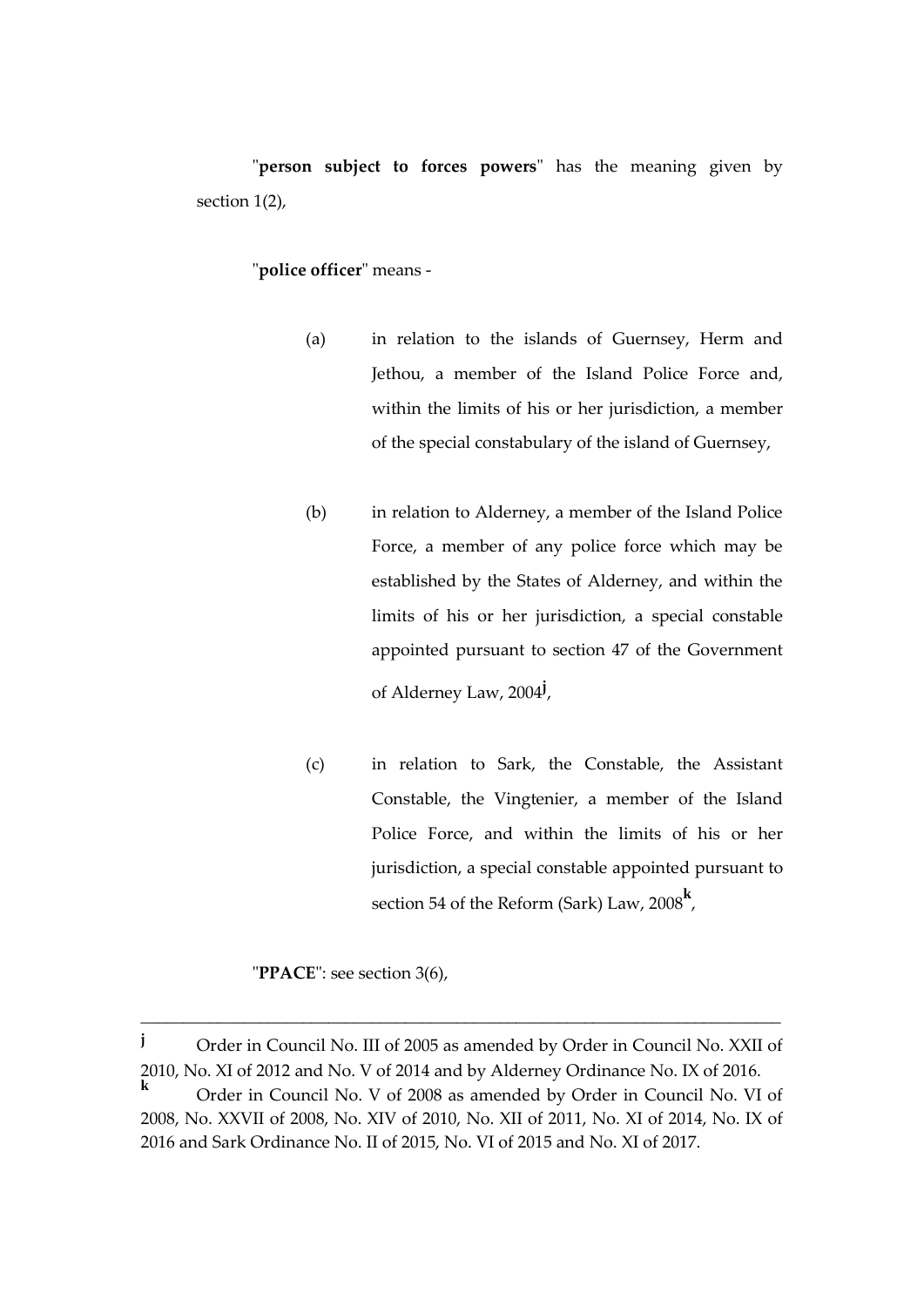"**Reserve Forces Acts**" means the Reserve Forces Act 1980**<sup>l</sup>** and the Reserve Forces Act 1996**m**,

"**Seneschal**" means the Seneschal of Sark, the Deputy Seneschal or a Lieutenant Seneschal;

"**service authority**" means a service policeman (including a provost officer), an officer, a judge advocate, the Director of Service Prosecutions, and a prosecuting officer,

## "**service court**" means –

- (a) the Court Martial, the Summary Appeal Court, the Service Civilian Court or the Court Martial Appeal Court established by the Armed Forces Act, or
- (b) the Supreme Court of the United Kingdom, on an appeal brought from the Court Martial Appeal Court,

"**service custody**" means the custody of, or custody authorised by, a service authority or service court,

"**subordinate legislation**" means any regulation, rule, order, rule of court, Resolution, scheme, direction, byelaw or other instrument made under any enactment and having legislative effect, but does not include an Ordinance,

\_\_\_\_\_\_\_\_\_\_\_\_\_\_\_\_\_\_\_\_\_\_\_\_\_\_\_\_\_\_\_\_\_\_\_\_\_\_\_\_\_\_\_\_\_\_\_\_\_\_\_\_\_\_\_\_\_\_\_\_\_\_\_\_\_\_\_\_\_\_\_\_\_\_\_

**<sup>l</sup>** An Act of Parliament (c.9).

**m** An Act of Parliament (c.14).